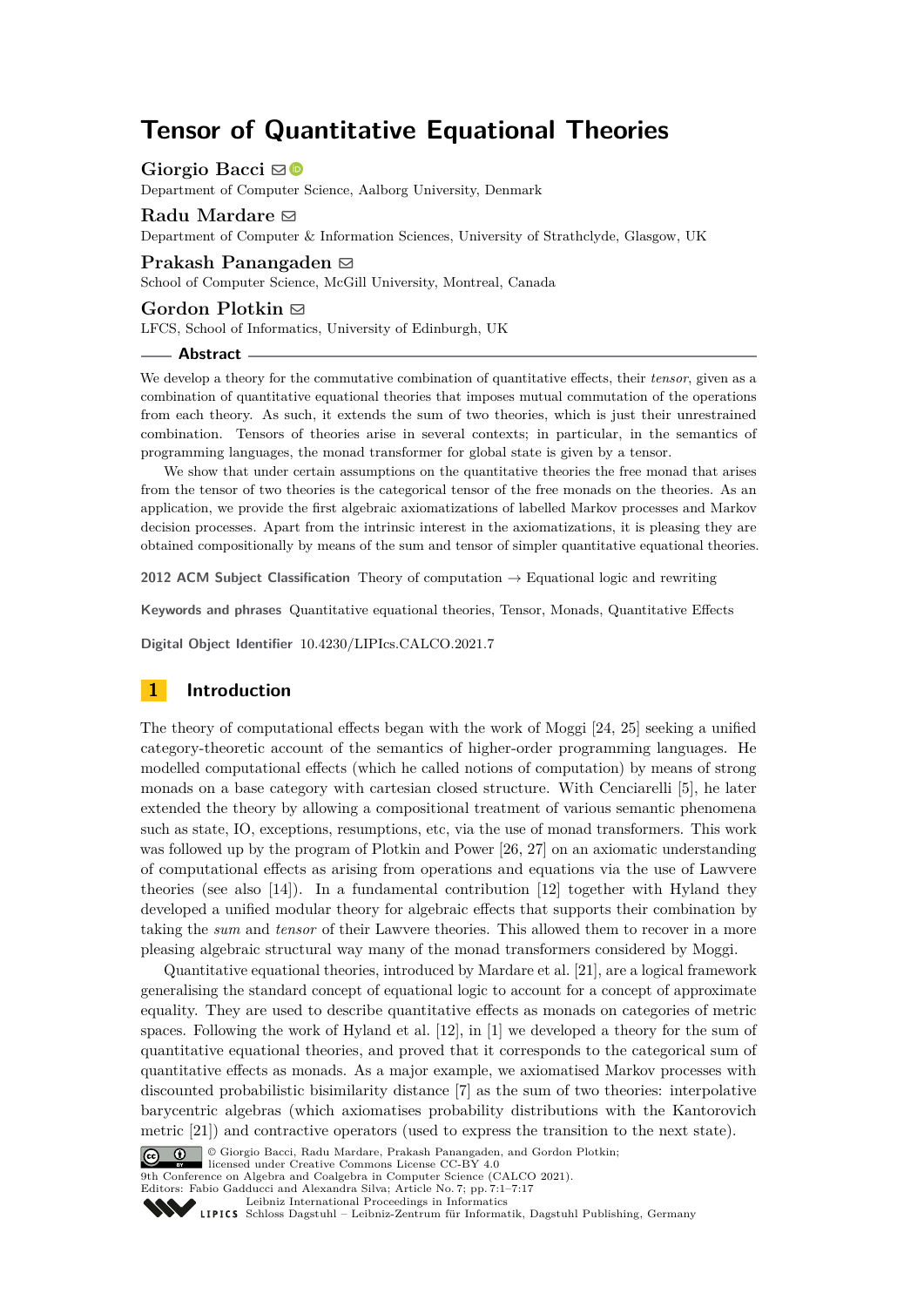# **7:2 Tensor of Quantitative Equational Theories**

Whereas the sum of two monads is the simplest combination supporting both given effects with no interactions between them, the tensor additionally requires commutation of these effects over each other. Some of the most important monad transformers have an elegant abstract description using tensor. Specifically, Moggi's transformers for state, reader, and writer are examples of tensors [\[12\]](#page-15-3).

In the present paper we extend the work initiated in [\[1\]](#page-15-5), and develop the theory for the *tensor of quantitative equational theories*. The main contributions are:

- <span id="page-1-0"></span>**1.** we prove that the tensor of quantitative theories corresponds to the categorical tensor of their induced quantitative effects as strong monads;
- **2.** we give quantitative axiomatisations to the *quantitative reader* and *writer monads*, from which we obtain analogues of Moggi's transformers at the level of theories using tensor;
- <span id="page-1-1"></span>**3.** we provide the first axiomatization of *labelled Markov processes* and *Markov decision processes* with their discounted bisimilarity metrics.

For the proof of [\(1\)](#page-1-0) we introduce the concept of *pre-operation of a strong functor*, which we use to conveniently characterise the commutative bialgebras for the monads (which correspond to the Eilenberg-Moore algebras for their tensor). Crucially, this allows us to carry out the technical development directly at the level of quantitative equational theories without passing via a correspondence with metric-enriched Lawvere theories.

The axiomatisations in [\(3\)](#page-1-1) are two major examples for our compositional theory quantitative effects. Specifically, we obtain the discounted bisimilarity metrics for labelled Markov processes and Markov decision processes with rewards by complementing the axiomatization for Markov processes presented in [\[1\]](#page-15-5). We model reactions to action labels by tensoring with the theory of quantitative reading computations (corresponding to Moggi's reader monad transformer); while rewards are recovered by tensoring with the theory of quantitative writing computations (corresponding to Moggi's writer monad transformer). We will illustrate our compositional approach by decomposing the proposed axiomatisations into their basic components and showing how to combine them step-by-step to get the desired result.

**Further Related Work.** In [\[12,](#page-15-3) [11\]](#page-15-7) the tensor of (enriched) Lawvere theories is characterized as the colimit of certain commutative cocones, and the correspondence with the tensor of monads is obtained via the equivalence between Lawvere theories and monads. Since it is not hard to show that (basic) quantitative equational theories can be characterised as metric-enriched Lawvere theories, one may think to recover the correspondence with the tensor of monads via the equivalence with Lawvere theories. Alas, quantitative equational theories and Lawvere theories are not equivalent, as the latter allows generic operations with metric spaces as arities, while the framework of Mardare et al. [\[21\]](#page-15-4) does not. An equivalence with *discrete* Lawvere theories [\[13\]](#page-15-8) (where arities are just countable ordinals) does not hold either, because quantitative equations implicitly impose the existence operations with non-discrete arities which cannot be expressed in the framework of discrete Lawvere theories.

The above arguments required us to follow a different path, which led us to the introduction of pre-operations for a strong functor *F*. Pre-operations are related to Plokin and Power's *algebraic operations* [\[28,](#page-16-3) [29\]](#page-16-4) in the sense that their assignment to *F*-algebras are the appropriate version of algebraic operations for functors. Moreover, when considered over a strong monad *T* they correspond to generic effects of type  $I \to Tv$  (*i.e.*, Kleisli maps of type  $I \rightarrow v$ , where *I* is the identity for the monoidal product). The reason why we consider pre-operations over functors, and not just monads, is to relate the operations of an algebraic monad with those of its signature. This was crucial in the technical development of Section [5.](#page-6-0)

Finally, we remark that quantitative equational theories are a natural kind of enriched equational theory expressive enough to recover many examples of interest in computer science (see [\[21,](#page-15-4) [1,](#page-15-5) [23\]](#page-15-9)), but not corresponding to metric-enriched Lawvere theories. In this respect, it is nice that also this simpler subclass of enriched theories are closed under sum and tensor.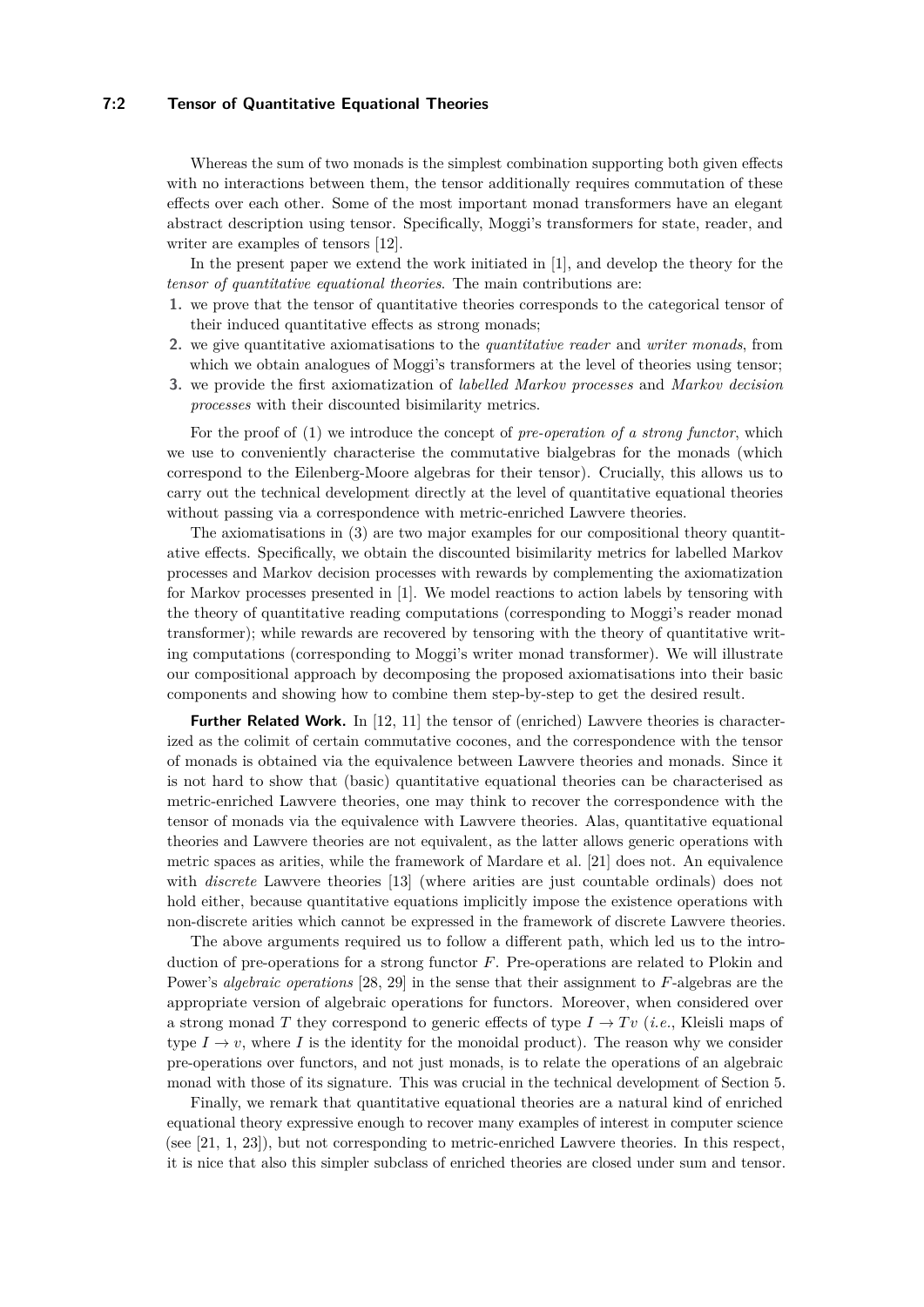# **2 Preliminaries and Notation**

An *extended metric space* is a pair (*X, d*) consisting of a set *X* equipped with a distance function  $d: X \times X \to [0, \infty]$  allowed to have infinite values, satisfying: (i)  $d(x, y) = 0$  iff  $x = y$ , (ii)  $d(x, y) = d(y, x)$  and (iii)  $d(x, z) \leq d(x, y) + d(y, z)$ .

A sequence  $(x_i)$  in *X* is *Cauchy* if  $\forall \epsilon > 0, \exists N, \forall i, j \ge N, d(x_i, x_j) \le \epsilon$ . If every Cauchy sequence converges, the extended metric space  $(X, d)$  is said to be *complete*. If a space is not complete it can be completed by a well-known construction called *Cauchy completion*. We write  $\overline{(X,d)}$ , or just  $\overline{X}$ , for the completion of  $(X,d)$ .

We denote by **Met** the category of extended metric spaces with morphisms the nonexpansive maps, *i.e.* the  $f: (X, d_X) \to (Y, d_Y)$  such that  $d_X(x, y) \ge d_Y(f(x), f(y))$ . This category is both complete (*i.e.*, have all limits) and cocomplete (*i.e.*, have all colimits). We will consider also the full subcategory **CMet** of complete extended metric spaces.

The categorical properties of extended metric spaces are much nicer than usual metric spaces. In particular, we note that **Met** is a symmetric monoidal category, with monoidal product  $(X, d_X) \square (Y, d_Y)$  being the extended metric space with underlying set  $X \times Y$  and extended metric  $d_{X\Box Y}((x,y)(x',y')) = d_X(x,x') + d_Y(y,y')$  (*cf.* [\[19\]](#page-15-10)). Note that this is not the cartesian product in **Met** (for which + above would be replaced by max).

The monoidal product □ introduced above defines a closed monoidal structure on **Met**, with internal hom  $[(X, d_X), (Y, d_Y)]$  given by the set of non-expansive maps from X to Y with point-wise supremum extended metric  $d_{[X,Y]}(f,g) = \sup_{x \in X} d(f(x), g(x)).$ 

Finally, we recall the basic definitions of strong functor (and monad), strong natural transformations, and fix the notation (for more details see e.g. [\[17,](#page-15-11) [18\]](#page-15-12)). Let **V** be a symmetric monoidal closed category with monoidal product<sup>[1](#page-2-0)</sup>  $\Box: \mathbf{V} \times \mathbf{V} \to \mathbf{V}$ , unit object  $I \in \mathbf{V}$ , and internal hom-functor  $[-,-]: \mathbf{V} \times \mathbf{V} \to \mathbf{V}$ . We will denote the *counit* (or evaluation map) of the adjunction  $(V \square -) \dashv [V, -]$  by  $ev^V : V \square [V, -] \Rightarrow Id$  and the *unit* (or co-evaluatation map) by  $\overline{ev}^V: Id \to [V, V \square -].$ 

A functor  $F: V \to V$  is *strong* with *monoidal strength*  $t_{V,W}: V \square F(W) \to F(V \square)$ *W*), if *t* is a natural transformation satisfying the coherence conditions  $F\lambda \circ t = \lambda$  and  $t \circ (id \Box t) \circ \alpha = F \alpha \circ t$ , w.r.t. the associator  $\alpha$  and left unitor  $\lambda$  of **V**. The dual strength  $\hat{t}_{V,W}: F(W) \square V \rightarrow F(W \square V)$  is given by  $\hat{t} = F(s) \circ t \circ s$ , where  $s: V \square W \rightarrow W \square V$  is the natural isomorphism of the symmetric monoidal category **V**. A natural transformation  $\theta$ :  $F \Rightarrow G$  is said *strong* if *F, G* are strong functors with strengths  $t, \sigma$ , respectively, and  $\sigma \circ (id \Box \theta) = \theta \circ t$ , meaning that  $\theta$  interacts well with the strengths.

A monad  $(T, \eta, \mu)$  with unit  $\eta: Id \Rightarrow T$  and multiplication  $\mu: TT \Rightarrow T$ , is *strong* if *T* is a strong functor with strength *t* such that  $t \circ (id \Box \eta) = \eta$  and  $\mu \circ tt = t \circ (id \Box \mu)$ .

Note that strong functors (resp. monads) on a symmetric monoidal closed category **V** are equivalent to **V**-enriched functors (resp. monads) on the self-enriched category **V** [\[17\]](#page-15-11).

# **3 Quantitative Equational Theories**

Quantitative equations were introduced in [\[21\]](#page-15-4). In this framework equalities  $t \equiv_{\varepsilon} s$  are indexed by a positive rational number, to capture the idea that *t* is "within  $\varepsilon$ " of *s*. This informal notion is formalised in a manner analogous to traditional equational logic. In this section we review this formalism.

<span id="page-2-0"></span><sup>&</sup>lt;sup>1</sup> We denote the monoidal product by  $\Box$  to avoid confusion with other tensorial operations we will deal with in this paper, e.g., the tensor of monads.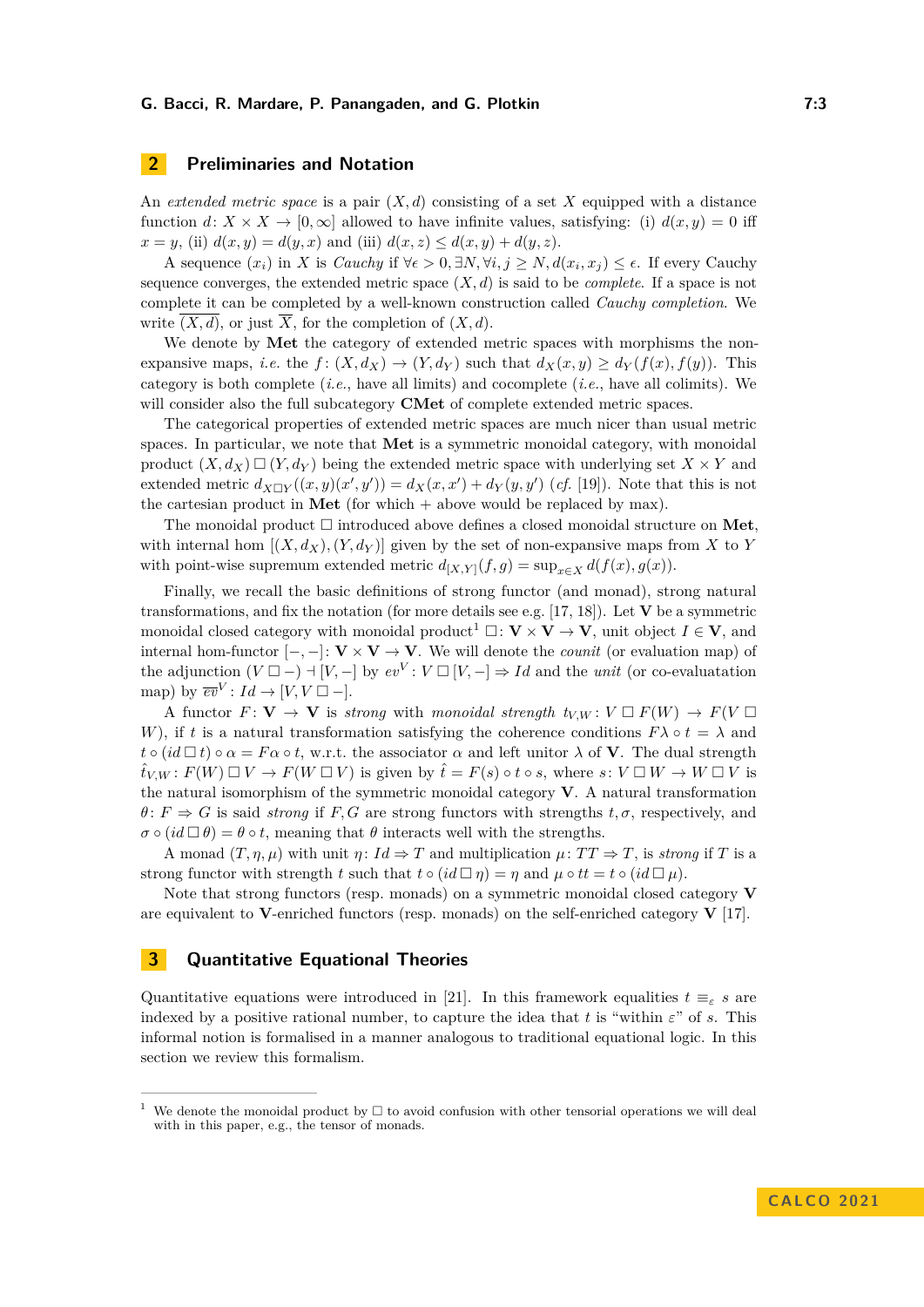## **7:4 Tensor of Quantitative Equational Theories**

Let  $\Sigma$  be a signature of function symbols  $f: n \in \Sigma$  of arity  $n \in \mathbb{N}$ . Let X be a countable set of variables, ranged over by  $x, y, z, \ldots$ . We write  $\mathbb{T}(\Sigma, X)$  for the set of  $\Sigma$ -terms freely generated over *X*, ranged over by  $t, s, u, \ldots$ .

A *substitution of type*  $\Sigma$  is a function  $\sigma: X \to \mathbb{T}(\Sigma, X)$ , canonically extended to terms as  $\sigma(f(t_1,\ldots,t_n)) = f(\sigma(t_1),\ldots,\sigma(t_n));$  we write  $\mathcal{S}(\Sigma)$  for the set of substitutions of type  $\Sigma$ .

A *quantitative equation of type*  $\Sigma$  over *X* is an expression of the form  $t \equiv_{\varepsilon} s$ , for  $t, s \in \mathbb{T}(\Sigma, X)$  and  $\varepsilon \in \mathbb{Q}_{\geq 0}$ . We use  $\mathcal{V}(\Sigma, X)$  to denote the set of quantitative equations of type  $\Sigma$  over X, and its subsets will be ranged over by  $\Gamma, \Theta, \ldots$ . Let  $\mathcal{E}(\Sigma, X)$  be the set of *conditional quantitative equations* on  $\mathbb{T}(\Sigma, X)$ , which are expressions of the form

$$
\{t_1 \equiv_{\varepsilon_1} s_1, \ldots, t_n \equiv_{\varepsilon_n} s_n\} \vdash t \equiv_{\varepsilon} s,
$$

for arbitrary  $s_i, t_i, s, t \in \mathbb{T}(\Sigma, X)$  and  $\varepsilon_i, \varepsilon \in \mathbb{Q}_{\geq 0}$ .

A *quantitative equational theory of type*  $\Sigma$  *over*  $X$  is a set  $U$  of conditional quantitative equations on  $\mathbb{T}(\Sigma, X)$  containing the axioms and closed under the rules of inference below, for arbitrary  $x, y, z, x_i, y_i \in X$ , terms  $s, t \in \mathbb{T}(\Sigma, X)$ , rationals  $\varepsilon, \varepsilon' \in \mathbb{Q}_{\geq 0}$ , and  $\Gamma, \Theta \subseteq \mathcal{V}(\Sigma, X)$ ,

(Ref) 
$$
\vdash x \equiv_0 x
$$
,  
\n(Symm) { $x \equiv_{\varepsilon} y$ }  $\vdash y \equiv_{\varepsilon} x$ ,  
\n(Triang) { $x \equiv_{\varepsilon} z, z \equiv_{\varepsilon'} y$ }  $\vdash x \equiv_{\varepsilon + \varepsilon'} y$ ,  
\n(Max) { $x \equiv_{\varepsilon} y$ }  $\vdash x \equiv_{\varepsilon + \varepsilon'} y$ , for all ε' > 0,  
\n(Cont) { $x \equiv_{\varepsilon'} y \mid \varepsilon' > \varepsilon$ }  $\vdash x \equiv_{\varepsilon} y$ ,  
\n(f-NE) { $x_i \equiv_{\varepsilon} y_i \mid i=1..n$ }  $\vdash f(x_1,...,x_n) \equiv_{\varepsilon} f(y_1,...,y_n)$ , for  $f : n \in \Sigma$ ,  
\n(Subst) If Γ  $\vdash t \equiv_{\varepsilon} s$ , then { $\sigma(t) \equiv_{\varepsilon} \sigma(s) \mid t \equiv_{\varepsilon} s \in \Gamma$ }  $\vdash \sigma(t) \equiv_{\varepsilon} \sigma(s)$ , for  $\sigma \in \mathcal{S}(\Sigma)$ ,  
\n(Ass) If  $t \equiv_{\varepsilon} s \in \Gamma$ , then Γ  $\vdash t \equiv_{\varepsilon} s$ ,  
\n(Cut) If Γ  $\vdash \Theta$  and  $\Theta \vdash t \equiv_{\varepsilon} s$ , then Γ  $\vdash t \equiv_{\varepsilon} s$ ,

where we write  $\Gamma \vdash \Theta$  to mean that  $\Gamma \vdash t \equiv_{\varepsilon} s$  holds for all  $t \equiv_{\varepsilon} s \in \Theta$ .

The rules (Subst), (Cut), (Ass) are the usual rules of equational logic. The axioms (Refl), (Symm), (Triang) correspond, respectively, to reflexivity, symmetry, and the triangle inequality; (Max) represents inclusion of neighborhoods of increasing diameter; (Cont) is the limiting property of a decreasing chain of neighborhoods with converging diameters; and  $(f-\mathsf{NE})$  expresses non-expansivness of  $f \in \Sigma$ .

A set *A* of conditional quantitative equations *axiomatises* a quantitative equational theory U, if U is the smallest quantitative equational theory containing  $\tilde{A}$ .

The models of these theories, called *quantitative* Σ*-algebras*, are Σ-algebras in **Met**.

 $\blacktriangleright$  **Definition 1** (Quantitative Algebra). *A* quantitative Σ-algebra *is a tuple*  $\mathcal{A} = (A, \Sigma^{\mathcal{A}})$ *, where A is an extended metric space and*  $\Sigma^{\mathcal{A}} = \{f^{\mathcal{A}} : A^n \to A \mid f : n \in \Sigma\}$  *is a set of non-expansive* interpretations *(i.e., satisfying*  $\max_i d_A(a_i, b_i) \ge d_A(f^{\mathcal{A}}(a_1, \ldots, a_n), f^{\mathcal{A}}(b_1, \ldots, b_n))).$ 

The morphisms between quantitative  $\Sigma$ -algebras are non-expansive  $\Sigma$ -homomorphisms. Quantitative Σ-algebras and their morphism form a category, denoted by **QA**(Σ).

 $\mathcal{A} = (A, \Sigma^{\mathcal{A}})$  *satisfies* the conditional quantitative equation  $\Gamma \vdash t \equiv_{\varepsilon} s$  in  $\mathcal{E}(\Sigma, X)$ , written  $\Gamma \models_{\mathcal{A}} t \equiv_{\varepsilon} s$ , if for any assignment  $\iota: X \to A$ , the following implication holds

$$
(\forall t' \equiv_{\varepsilon'} s' \in \Gamma, d_A(\iota(t'), \iota(s')) \leq \varepsilon') \Rightarrow d_A(\iota(t), \iota(s)) \leq \varepsilon,
$$

where  $\iota(t)$  is the homomorphic interpretation of t in A.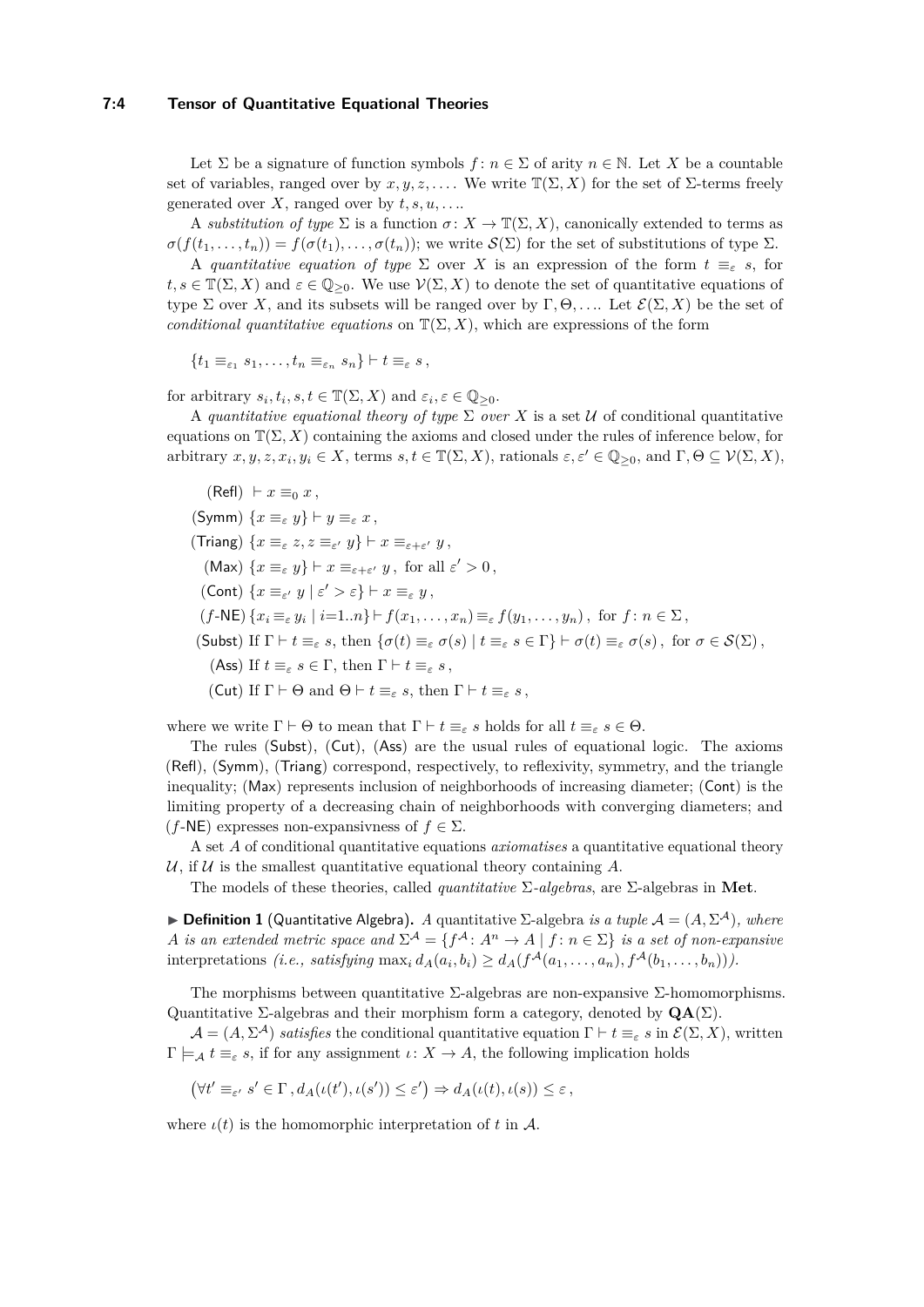A quantitative algebra  $A$  is said to *satisfy* (or be a *model* for) the quantitative theory  $U$ . if  $\Gamma \models_{\mathcal{A}} t \equiv_{\varepsilon} s$  whenever  $\Gamma \vdash t \equiv_{\varepsilon} s \in \mathcal{U}$ . We write  $\mathbb{K}(\Sigma, \mathcal{U})$  for the collection of models of a theory  $U$  of type  $\Sigma$ .

Sometimes it is convenient to consider the quantitative  $\Sigma$ -algebras whose carrier is a complete extended metric space. This class of algebras forms a full subcategory of  $QA(\Sigma)$ . written  $\mathbf{CQA}(\Sigma)$ . Similarly, we write  $\mathbb{CK}(\Sigma, \mathcal{U})$  for the full subcategory of quantitative Σ-algebras in **CQA**(Σ) which are models of U.

The following lifts the Cauchy completion of metric spaces to quantitative algebras.

▶ **Definition 2.** *(Algebra Completion) The* Cauchy completion of a quantitative Σ-algebra  $\mathcal{A} = (A, \Sigma^{\mathcal{A}})$ , is the quantitative  $\Sigma$ -algebra  $\overline{\mathcal{A}} = (\overline{A}, \Sigma^{\mathcal{A}})$ , where  $\overline{A}$  is the Cauchy completion  $of A$  and  $\Sigma^{\overline{A}} = \{ f^{\overline{A}} : \overline{A}^n \to \overline{A} \mid f : n \in \Sigma \}$  *is such that for Cauchy sequences*  $(b_j^i)_j$  *converging*  $to b^{i} \in \overline{A}$ , for  $1 \leq i \leq n$ ,  $f^{A}(b^{1}, \ldots, b^{n}) = \lim_{j} f^{A}(b^{1}_{j}, \ldots, b^{n}_{j}).$ 

The above extends to a functor  $\mathbb{C} \colon \mathbf{QA}(\Sigma) \to \mathbf{CQA}(\Sigma)$  which is the left adjoint to the functor embedding **CQA**( $\Sigma$ ) into **QA**( $\Sigma$ ).

The completion of quantitative  $\Sigma$ -algebras extends also to a functor from  $\mathbb{K}(\Sigma, \mathcal{U})$  to  $CK(\Sigma, U)$ , whenever U can be axiomatised by a collection of *continuous schemata*, which are conditional quantitative equations of the form

 ${x_i \equiv_{\varepsilon_i} y_i \mid i = 1..n} \vdash t \equiv_{\varepsilon} s, \quad \text{for all } \varepsilon \ge f(\varepsilon_1, \ldots, \varepsilon_n),$ 

where  $f: \mathbb{R}_{\geq 0}^n \to \mathbb{R}_{\geq 0}$  is a continuous real-valued function,  $\varepsilon, \varepsilon_i \in \mathbb{Q}_{\geq 0}$ , and  $x_i, y_i \in X$ . We call such a theory *continuous*.

#### **Free Monads on Quantitative Equational Theories**

To every signature Σ, one can associate a *signature endofunctor* (also called Σ) on **Met** by:

$$
\Sigma = \coprod_{f:n\in\Sigma} \operatorname{Id}^n.
$$

It is easy to see that, by couniversality of the coproduct, quantitative  $\Sigma$ -algebras correspond to Σ-algebras for the functor Σ in **Met**, and the morphisms between them to non-expansive homomorphisms of Σ-algebras. Below we pass between the two points of view as convenient.

<span id="page-4-1"></span> $\blacktriangleright$  **Theorem 3** (Free Algebra [\[21\]](#page-15-4)). *The forgetful functor*  $\mathbb{K}(\Sigma, \mathcal{U}) \to \mathbf{Met}$  *has a left adjoint.* 

The left adjoint assigns to any  $X \in \mathbf{Met}$  a *free quantitative*  $\Sigma$ -algebra  $(T_X, \psi_X^{\mathcal{U}})$  satisfying  $\mathcal{U}$ , from which one canonically obtains the monad  $(T_{\mathcal{U}}, \eta^{\mathcal{U}}, \mu^{\mathcal{U}})$ , with functor  $T_{\mathcal{U}} : \mathbf{Met} \to \mathbf{Met}$ mapping  $X \in \mathbf{Met}$  to the carrier  $T_X$  of the free algebra.

A similar free construction also holds for quantitative algebras in  $\mathbf{CQA}(\Sigma)$  for continuous quantitative equational theories, implying that the forgetful functor from  $\mathbb{CK}(\Sigma, \mathcal{U})$  to **CMet** has a left adjoint. In particular,  $\mathbb{C}T_U$  is the free monad on U in **CMet**, provided that the quantitative equational theory is continuous.

Finally, let *T*-**Alg** denote the category of Eilenberg-Moore (EM) algebras for a monad *T*. In [\[1\]](#page-15-5), it is shown that, whenever the quantitative theory  $U$  is *basic*, *i.e.*, it can be axiomatised by a set of conditional equations of the form

 ${x_1 \equiv_{\varepsilon_1} y_1, \ldots, x_n \equiv_{\varepsilon_n} y_n} \vdash t \equiv_{\varepsilon} s$ ,

where  $x_i, y_i \in X$  (*cf.* [\[22\]](#page-15-13)), then EM  $T_{\mathcal{U}}$ -algebras are in 1-1 correspondence with the quantitative algebras satisfying  $\mathcal{U}$ :

<span id="page-4-0"></span>▶ **Theorem 4.** For any basic quantitative equational theory U of type  $\Sigma$ ,  $T_U$ -Alg  $\cong$   $\mathbb{K}(\Sigma, \mathcal{U})$ .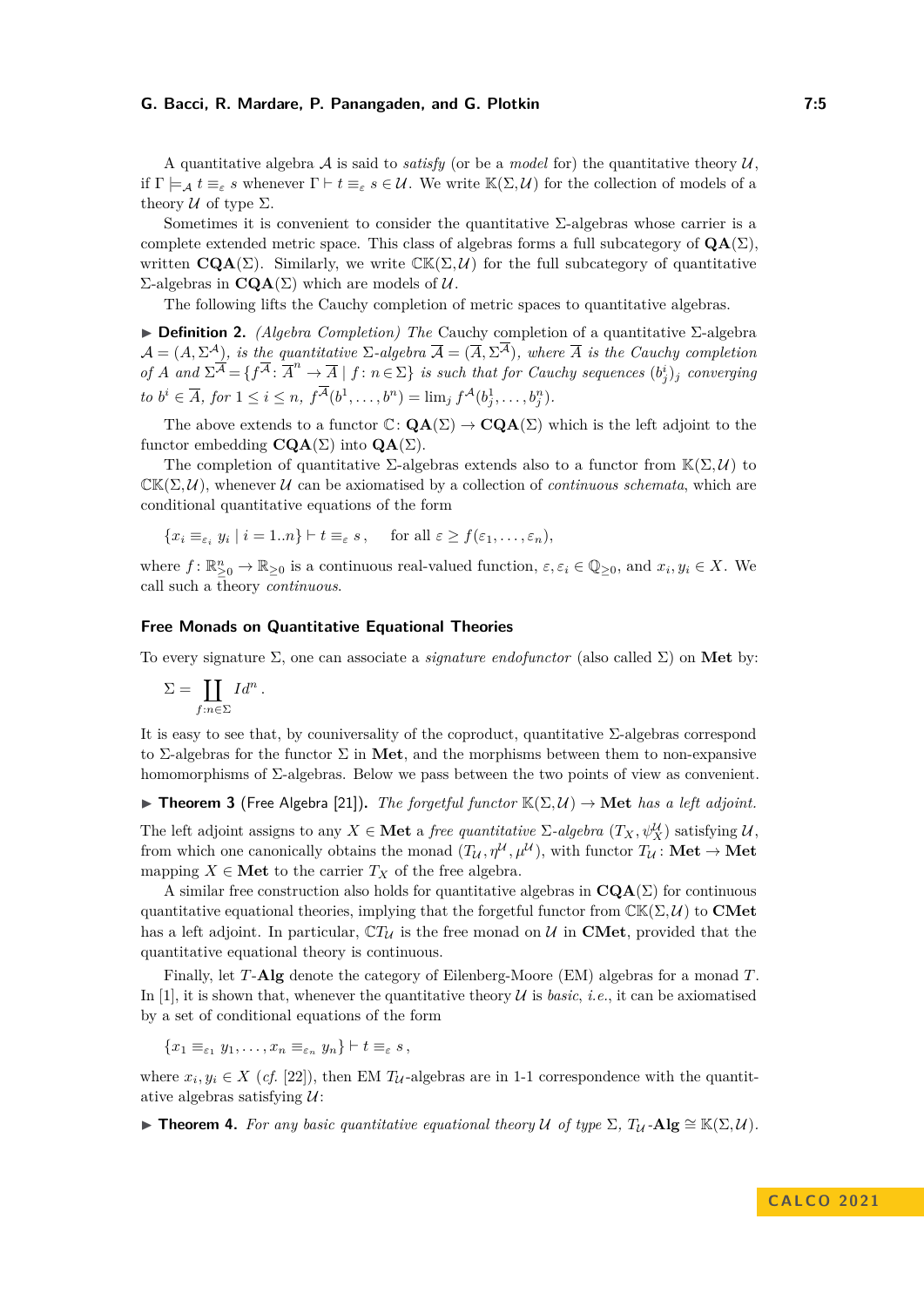## **7:6 Tensor of Quantitative Equational Theories**

# **4 Tensor of Strong Monads**

In this section we provide the definition of *tensor of strong monads* on a generic symmetric monoidal closed category **V**. The presentation follows and generalises that of Manes [\[20\]](#page-15-14), which considers only the case of monads on **Set**.

Let *v* be an object in **V**. As **V** is self-enriched, it has all *v*-fold *powers* (or *v*-*powers*) *X*<sup>*v*</sup>, of any object *X* ∈ **V**, defined as *X*<sup>*v*</sup> = [*v*, *X*] [\[16\]](#page-15-15). Moreover,  $(-)^{v}$ : **V** → **V** is a strong functor with strength  $\xi_{X,Y}: X \square Y^v \to (X \square Y)^v$  obtained by currying

 $v \Box (X \Box Y^v) \stackrel{\cong}{\longrightarrow} X \Box (v \Box Y^v) \stackrel{X \Box ev}{\longrightarrow} X \Box Y$ .

Let  $F: V \to V$  be a strong functor with strength *t*. The *v*-*power* functor  $(-)^{v}$  can be lifted to *F*-algebras by mapping  $(A, a)$  to  $(A, a)^{v} = (A^{v}, a^{v} \circ \sigma_{A})$ , where  $\sigma_{A}: FA^{v} \Rightarrow (FA)^{v}$  is the strong natural transformation obtained from *t* by currying  $Fev_A^v \circ t_{v,A_v}$ . Hence *F*-algebras are closed under powers of **V**-objects.

<span id="page-5-3"></span> $\triangleright$  **Definition 5** (Pre-operation of a strong functor). Let  $F: V \to V$  be a strong functor and  $v \in \mathbf{V}$ *. A v*-ary pre-operation of *F is a strong natural transformation of type*  $(-)^v \Rightarrow F$ *.* 

We denote by  $\mathcal{O}_F(v)$  the set of *v*-ary pre-operations of *F*. An application of  $g \in \mathcal{O}_F(v)$ to an *F*-algebra  $(A, a)$  is the composite  $a^g = a \circ g_A$ . We call  $a^g$  an *operation* of  $(A, a)$ .

 $\blacktriangleright$  **Proposition 6.** Let  $(A, a), (B, b)$  be *F*-algebras of a strong endofunctor *F* on **V** and  $f: A \rightarrow B$  *a morphism in* **V***. Then, the following are equivalent:* 

- **1.** *f is an F*-homomorphisms from  $(A, a)$  *to*  $(B, b)$ ;
- **2.** *For every*  $v \in \mathbf{V}$  *and*  $g \in \mathcal{O}_F(v)$ ,  $f \circ a^g = b^g \circ f^v$ .

The above proposition indicates that *F*-algebras are precisely characterised by their operations. In some situations, depending on the functor *F*, one gets the same characterisation with much fewer operations. We identify this property with the following definition.

▶ **Definition 7** (Density). *A set*  $\mathcal{D}$  *of pre-operations of a strong functor*  $F: \mathbf{V} \rightarrow \mathbf{V}$  *is* dense, *if for any F*-algebras  $(A, a)$ *,*  $(B, b)$  *and*  $f: A \rightarrow B$  *in* **V***, the following are equivalent:* 

**1.** *f is an F*-homomorphisms from  $(A, a)$  *to*  $(B, b)$ ;

**2.** *For every v*-ary *pre-operation*  $g \in \mathcal{D}$ ,  $f \circ a^g = b^g \circ f^v$ .

Let *F*, *G* be two strong endofunctors on **V**. A  $\langle F, G \rangle$ *-bialgebra* is a triple  $(A, a, b)$  consisting of an object  $A \in V$  with both an *F*-algebra structure *a*:  $FA \to A$  and a *G*-algebra structure  $b: GA \rightarrow A$ . A morphism of  $\langle F, G \rangle$ -bialgebras is an arrow that is simultaneously an *F*- and *G*-homomorphism. Denote by  $\langle F, G \rangle$ -**biAlg** the category of  $\langle F, G \rangle$ -bialgebras.

<span id="page-5-2"></span><span id="page-5-0"></span>**• Proposition 8.** Let  $(A, a, b)$  be an  $\langle F, G \rangle$ -bialgebra. The following statements are equivalent: **1.** For all  $v \in \mathbf{V}$  and  $g \in \mathcal{O}_F(v)$ ,  $a^g$  is a *G*-homomorphism;

<span id="page-5-1"></span>**2.** For all  $w \in \mathbf{V}$  and  $h \in \mathcal{O}_G(w)$ ,  $b^h$  is an *F*-homomorphism. *Diagrammatically:*

$$
\begin{array}{ccc}\nGA^v & \xrightarrow{\bar{b}} & A^v & F A^w & \xrightarrow{\bar{a}} & A^w \\
G(a^g) \downarrow & (1) & \downarrow^{a^g} & \text{iff} & F(b^h) \downarrow & (2) & \downarrow^{b^h} \\
GA & \xrightarrow{b} & A & F A & \xrightarrow{a} & A\n\end{array}
$$

*where*  $(A, a)^w = (A^w, \bar{a})$  *and*  $(A, b)^v = (A^v, \bar{b})$ *.*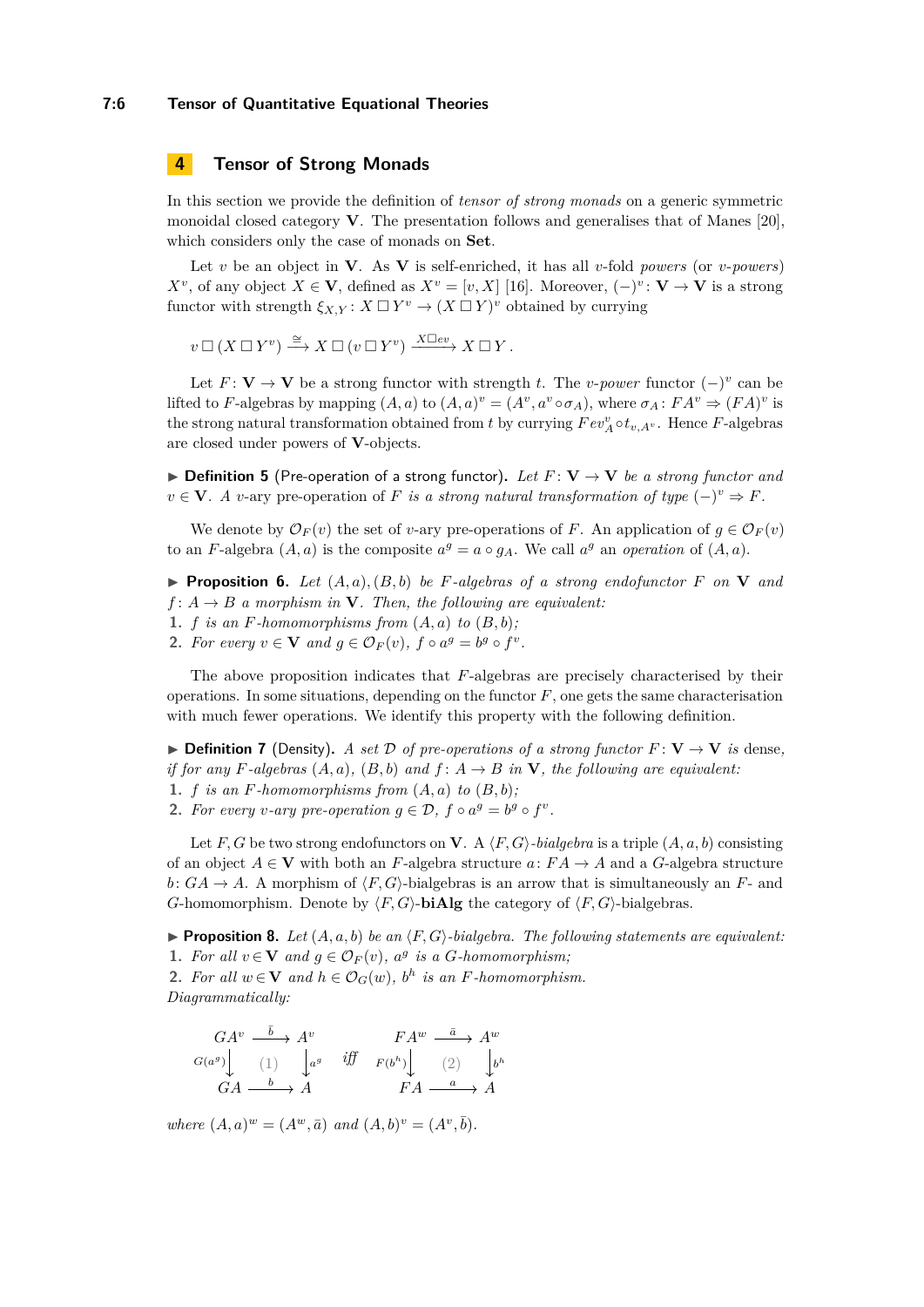$\triangleright$  **Definition 9** (Commutative bialgebra). *A*  $\langle F, G \rangle$ *-bialgebra*  $(A, a, b)$  *is* commutative *if it satisfies either of the equivalent conditions of Proposition [8.](#page-5-2)*

In the case the functors *F* and *G* admit dense sets of pre-operations, commutativity for their bialgebras can be more conveniently expressed in the following way.

<span id="page-6-1"></span>**• Proposition 10.** Let  $D$  and  $E$  be dense sets of pre-operations for  $F$  and  $G$ , respectively. A ⟨*F, G*⟩*-bialgebra* (*A, a, b*) *is* commutative *iff it satisfies either of the equivalent conditions:* **1.** For all  $g \in \mathcal{D}$ ,  $a^g$  is a *G*-homomorphism;

2. For all  $h \in \mathcal{E}$ ,  $b^h$  is an *F*-homomorphism.

Let  $(T, \eta, \mu)$  be a strong monad on **V**. Note that, as T is a strong functor and the EM-algebras for *T* are closed under powers of **V**-objects, all the results and definitions given in this section extends to EM-algebras for *T*.

Let  $(T, \eta, \mu)$ ,  $(T', \eta', \mu')$  be two strong monads on **V**. A EM  $\langle T, T' \rangle$ *-bialgebra* is a triple  $(A, a, a')$  consisting of an object  $A \in V$  with both an EM *T*-algebra structure  $a: TA \rightarrow A$ and an EM *T*'-algebra structure  $a' : T'A \rightarrow A$ . We say that an EM  $\langle T, T' \rangle$ -bialgebra  $(A, a, a')$  is *commutative* if it is so as a  $\langle T, T' \rangle$ -bialgebra for the functors  $T, T'$ . We denote by  $\langle T, T' \rangle$ -**biAlg** the category of EM  $\langle T, T' \rangle$ -bialgebras and by  $(T \otimes T')$ -**biAlg**, the full subcategory of the commutative EM  $\langle T, T' \rangle$ -bialgebras.

▶ **Definition 11** (Tensor of monads)**.** *If the forgetful functor* (*T* ⊗ *T* ′ )*-***biAlg** → **V** *has a left adjoint, then the monad induced by the adjunction is the tensor of*  $T, T'$ *, denoted*  $T \otimes T'$ *.* 

Note that the tensor of monads does not necessarily exist (see [\[4\]](#page-15-16) for counterexamples). However, when it does  $T \otimes T' \cong T' \otimes T$ , as the categories of commutative biagebras  $(T \otimes T')$ -**biAlg** and  $(T' \otimes T)$ -**biAlg** are isomorphic.

# <span id="page-6-0"></span>**5 Tensor of Quantitative Theories**

In this section, we develop the theory for the *tensor* of quantitative equational theories. The main result is that the free monad on the tensor of two theories is the tensor of the monads on the theories. In the proof given, we use the fact that the quantitative theories are *basic*, as this allows us to exploit the correspondence between the algebras of a theory  $U$  and the EM-algebras of the monad  $T_U$  (Theorem [4\)](#page-4-0).

Let  $\Sigma$ ,  $\Sigma'$  be two disjoint signatures. Following Freyd [\[8\]](#page-15-17) (and [\[12\]](#page-15-3)), we define the tensor of two quantitative equational theories  $\mathcal{U}, \mathcal{U}'$  of respective types  $\Sigma$  and  $\Sigma'$ , written  $\mathcal{U} \otimes \mathcal{U}'$ , as the smallest quantitative theory containing  $\mathcal{U}, \mathcal{U}'$  and the quantitative equations

$$
\vdash f(g(x_1^1, \ldots, x_m^1), \ldots, g(x_1^n, \ldots, x_m^n)) \equiv_0 g(f(x_1^1, \ldots, x_1^n), \ldots, f(x_m^1, \ldots, x_m^n)),
$$
\n(1)

for all  $f: n \in \Sigma$  and  $g: m \in \Sigma'$ , expressing that the operations of one theory commute with the operations of the other.

# **5.1 Density of Symbolic Pre-operations**

Towards our main result, we identify a dense set of pre-operations for the free monads on quantitative equational theories which, in turn, will gives us a simpler characterization for commutative bialgebras for these monads (*cf.* Proposition [10\)](#page-6-1).

First notice that any signature functor  $\Sigma = \coprod_{f:n\in\Sigma} Id^n$  in Met is strong, as it is the coproduct of the strong functors  $Id^n \cong (-)^n$ , where  $\underline{n} \in \mathbf{Met}$  denotes the set  $\{1, \ldots, n\}$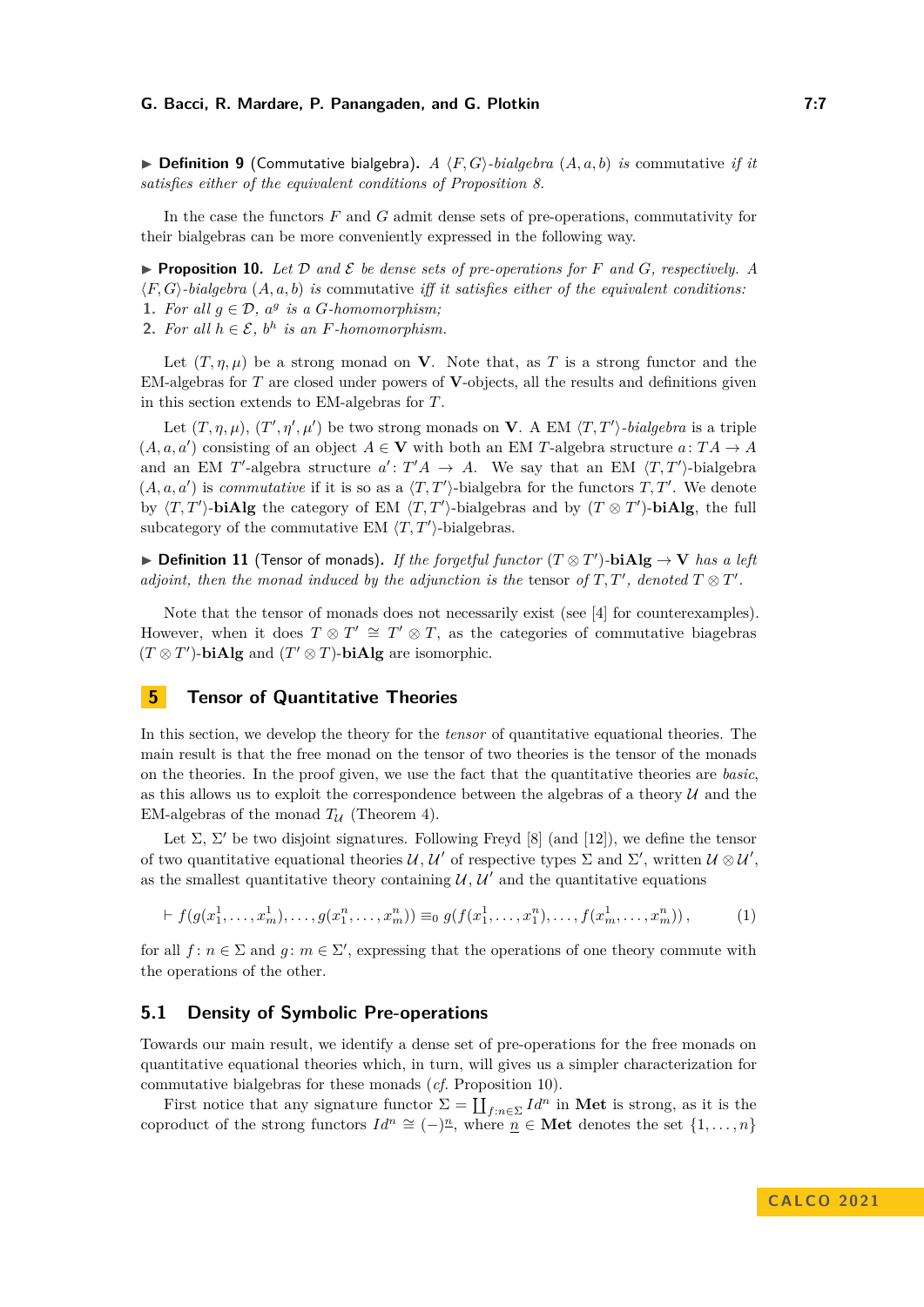## **7:8 Tensor of Quantitative Equational Theories**

equipped with the discrete extended metric assigning infinite distance to distinct elements. Moreover, the injections  $in_f: (-)^{\underline{n}} \Rightarrow \Sigma$  are strong natural transformations, hence they are *n*-ary pre-operations of  $\Sigma$  (*cf.* Definition [5\)](#page-5-3).

<span id="page-7-0"></span>**• Proposition 12.**  $\mathcal{S}_{\Sigma} = \{in_f | f : n \in \Sigma\}$  *is a dense set of pre-operations of*  $\Sigma$ *.* 

In the following, the pre-operations in  $S_{\Sigma}$  will be called *symbolic*, and to simplify the notation, for any  $f: n \in \Sigma$  and  $\Sigma$ -algebra  $(A, a)$ , we write  $a^f$  instead of  $a^{in}$ .

Let U be a quantitative equational theory of type  $\Sigma$ . Then, also the monad  $T_U$  is strong, with strength  $\zeta_{X,Y}: X \square T_{\mathcal{U}} Y \to T_{\mathcal{U}} (X \square Y)$  obtained by uncurrying the unique map  $h_{X,Y}$ that, by Theorem [3,](#page-4-1) makes the following diagram commute

$$
Y \xrightarrow{\eta_Y^{\mathcal{U}}} T_{\mathcal{U}} Y \xleftarrow{\psi_Y^{\mathcal{U}}} \Sigma T_{\mathcal{U}} Y
$$
\n
$$
\beta_{X,Y} \downarrow \qquad \qquad \Sigma h_{X,Y}
$$
\n
$$
(T_{\mathcal{U}} (X \Box Y))^{X} \xleftarrow{\psi_{(T(X \Box Y))}^{U}} \Sigma (T_{\mathcal{U}} (X \Box Y))^{X}
$$

where  $\beta_{X,Y}$  is the currying of  $\eta_{X\Box Y}^{\mathcal{U}}: X \Box Y \to T_{\mathcal{U}}(X \Box Y)$ .

Since a monad is strong iff both its unit and multiplication are strong natural transformations, both  $\eta^{\mathcal{U}}$ ,  $\mu^{\mathcal{U}}$  are strong. Moreover, also  $\psi^{\mathcal{U}}$ :  $\Sigma T_{\mathcal{U}} \Rightarrow T_{\mathcal{U}}$  is strong.

Thus any pre-operation  $g \in \mathcal{O}_{\Sigma}(v)$  can be tuned into an pre-operation of  $T_{\mathcal{U}}$  as the composite

$$
(-)^{v} \xrightarrow{g} \Sigma \xrightarrow{\Sigma \eta^{\mathcal{U}}} \Sigma T_{\mathcal{U}} \xrightarrow{\psi^{\mathcal{U}}} T_{\mathcal{U}}.
$$

In particular, when the theory  $U$  is basic, by exploiting Theorem [4,](#page-4-0) the above transformation allows us to turn any dense set of pre-operations of  $\Sigma$  into a dense set of pre-operations of  $T_{\mathcal{U}}$ .

<span id="page-7-1"></span>▶ **Proposition 13.** *Let* U *be a basic quantitative theory of type* Σ *and* D *a dense set of pre-operations of*  $\Sigma$ *. Then*  $\{\psi^{\mathcal{U}} \circ \Sigma \eta^{\mathcal{U}} \circ g \mid g \in \mathcal{D}\}$  *is a dense set of pre-operations of*  $T_{\mathcal{U}}$ *.* 

By combining Propositions [12](#page-7-0) and [13,](#page-7-1) we have that  $\mathcal{S}_{T_U} = \{ \psi^{\mathcal{U}} \circ \Sigma \eta^{\mathcal{U}} \circ in_f \mid f : n \in \Sigma \}$  is a dense set of pre-operations of  $T_{\mathcal{U}}$ . We call also these pre-operations *symbolic* and we simplify the notation by writing  $a^{\langle f \rangle}$  instead of  $a^{(\psi^{\mathcal{U}} \circ \Sigma \eta^{\mathcal{U}} \circ in_f)},$  for  $f: n \in \Sigma$  and  $(A, a) \in T_{\mathcal{U}}$ -Alg.

Thus, as an immediate consequence of Propositions [10](#page-6-1) and [13,](#page-7-1) we obtain the following simpler characterization for commutative  $\langle T_{\mathcal{U}}, T_{\mathcal{U}} \rangle$ -bialgebras.

<span id="page-7-2"></span>**• Corollary 14.** Let U, U' be basic quantitative theories respectively of type  $\Sigma$ ,  $\Sigma'$ . A  $\langle T_{\mathcal{U}}, T_{\mathcal{U}} \rangle$ -bialgebra  $(A, a, b)$  is commutative iff it satisfies either of the equivalent conditions **1.** For all  $f: n \in \Sigma$ ,  $a^{\langle f \rangle}$  is a  $T_{\mathcal{U}}$  *-homomorphism*; **2.** *For all*  $g: n \in \Sigma'$ ,  $b^{(g)}$  *is a*  $T_{\mathcal{U}}$ *-homomorphism.* 

# **5.2 Tensor of Free Monads on Quantitative Theories**

Let  $\mathcal{U}, \mathcal{U}'$  be basic quantitative theories respectively of type  $\Sigma, \Sigma'$ . We show that any model for  $\mathcal{U} \otimes \mathcal{U}'$  is a  $\langle \mathcal{U} \otimes \mathcal{U}' \rangle$ *-bialgebra*: an extended metric space A with both a Σ-algebra structure  $a: \Sigma A \to A$  satisfying U and a  $\Sigma'$ -algebra structure  $b: \Sigma' A \to A$  satisfying U' and respecting the diagrammatic condition below, for all  $f: n \in \Sigma$  and  $g: m \in \Sigma'$ 

$$
A^{\underline{n}} \xrightarrow{a^f} A \xleftarrow{b^g} A^{\underline{m}} (b^g)^{\underline{n}} \qquad \qquad \uparrow (a^f)^{\underline{m}} (A^{\underline{m}})^{\underline{n}} \xrightarrow{\chi} (A^{\underline{n}})^{\underline{m}}.
$$
 (2)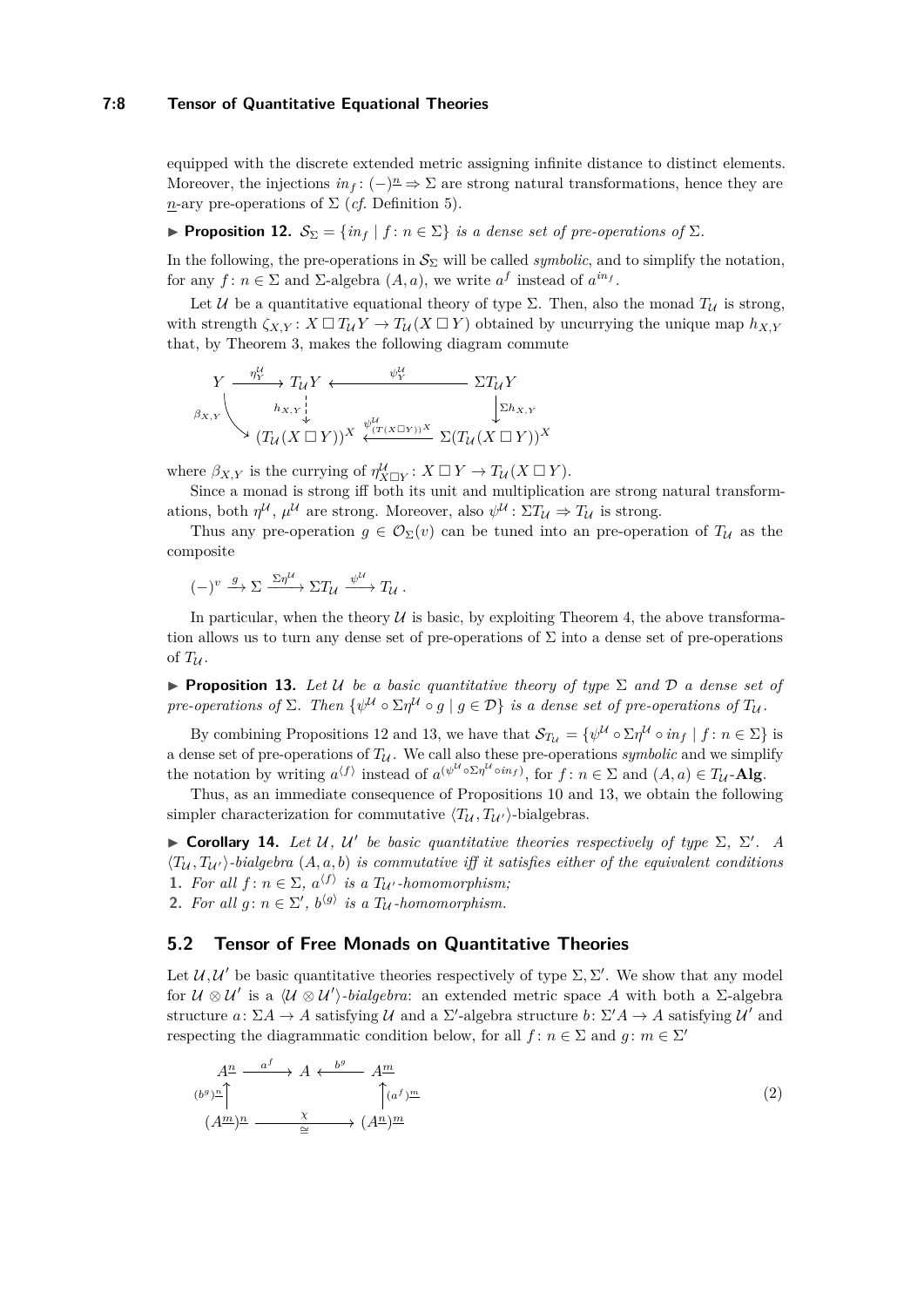Formally, we denote by  $(\mathcal{U} \otimes \mathcal{U}')$ -**biAlg** the category of  $\langle \mathcal{U} \otimes \mathcal{U}' \rangle$ -bialgebras, with morphisms the non-expansive homomorphisms preserving both algebraic structures. Then, the following isomorphism of categories holds.

<span id="page-8-0"></span>**► Proposition 15.**  $\mathbb{K}(\Sigma + \Sigma', \mathcal{U} \otimes \mathcal{U}') \cong (\mathcal{U} \otimes \mathcal{U}')$ -biAlg, for  $\mathcal{U}, \mathcal{U}'$  basic quantitative theories.

Moreover, by adapting the isomorphism of Theorem [4](#page-4-0) and exploiting the density of symbolic pre-operations (*cf.* Corollary [14\)](#page-7-2) the following is also true.

<span id="page-8-1"></span>▶ **Proposition 16.**  $(U \otimes U')$ -biAlg  $\cong (T_U \otimes T_{U'})$ -biAlg, for  $U, U'$  basic quantitative theories.

By combining the above two propositions we get the main theorem of this section.

<span id="page-8-2"></span>▶ **Theorem 17.** Let  $U, U'$  be basic quantitative theories. Then, the monad  $T_{U \otimes U'}$  in Met is *the tensor of monads*  $T_{\mathcal{U}} \otimes T_{\mathcal{U}'}$ *.* 

**Proof.** By Propositions [15](#page-8-0) and [16](#page-8-1) the forgetful functor from  $(T_{\mathcal{U}} \otimes T_{\mathcal{U}})$ -**biAlg** to Met has a left adjoint and the monad generated by this adjunction is isomorphic to  $T_{U \otimes U'}$ . Thus, by definition of tensor of monads,  $T_{U \otimes U'} \cong T_U \otimes T_{U'}$ .

The above results do not require any specific property of **Met**, apart that its morphisms are non-expansive maps. Thus, when the quantitative equational theories are continuous, we can reformulate an alternative version of Theorem [17](#page-8-2) which is valid in **CMet**.

▶ **Theorem 18.** Let  $U, U'$  be continuous quantitative theories. Then,  $\mathbb{C}T_{U\otimes U'}$  in CMet is *the tensor of monads*  $\mathbb{C}T_{\mathcal{U}} \otimes \mathbb{C}T_{\mathcal{U}'}$ *.* 

# <span id="page-8-3"></span>**6 Quantitative Reader Algebras**

Let *E* be a finite set of input values and fix an enumeration  $E = \{e_1, \ldots, e_n\}$  for it. The *quantitative reader algebras* of type *E* are the algebras for the signature

 $\Sigma_{\mathcal{R}_E} = \{r: |E|\}$ 

having only one operator r of arity equal to the number of the input values in E, and satisfying the following axioms

$$
(\mathsf{Idem}) \vdash x \equiv_0 \mathsf{r}(x, \dots, x),
$$
  
\n
$$
(\mathsf{Diag}) \vdash \mathsf{r}(x_{1,1}, \dots, x_{n,n}) \equiv_0 \mathsf{r}(\mathsf{r}(x_{1,1}, \dots, x_{1,n}), \dots, \mathsf{r}(x_{n,1}, \dots, x_{n,n})).
$$

The quantitative theory induced by the axioms above, written  $\mathcal{R}_E$ , is called *quantitative theory of reading computations*.

Intuitively, the term  $r(t_1, \ldots, t_n)$  can be interpreted as the computation that proceeds as  $t_i$  after reading the value  $e_i$  from its input. The axiom (Idem) says that if we ignore the value of the input the reading of it is not observable; (Diag) says that the resulting computation after reading the input is the same no matter how many times we read it.

**• Remark 19.** For the binary case  $(|E| = 2)$  we can think of r as an *if-then-else* statement  $b$ ?( $S$ , *T*) checking for the value of a fixed global Boolean variable *b* and proceeding as *S* when  $b = \text{true}$ , and as *T* otherwise. In this case, (Idem) and (Diag) express the standard program equivalences  $S \equiv b?$  (*S, S*) and  $b?$  (*S, T*)  $\equiv b?$  (*b*? (*S, T'*), *b*? (*S', T*)).

In the following, when the set *E* is clear from the context, we use  $\mathcal R$  in place of  $\mathcal R_E$ .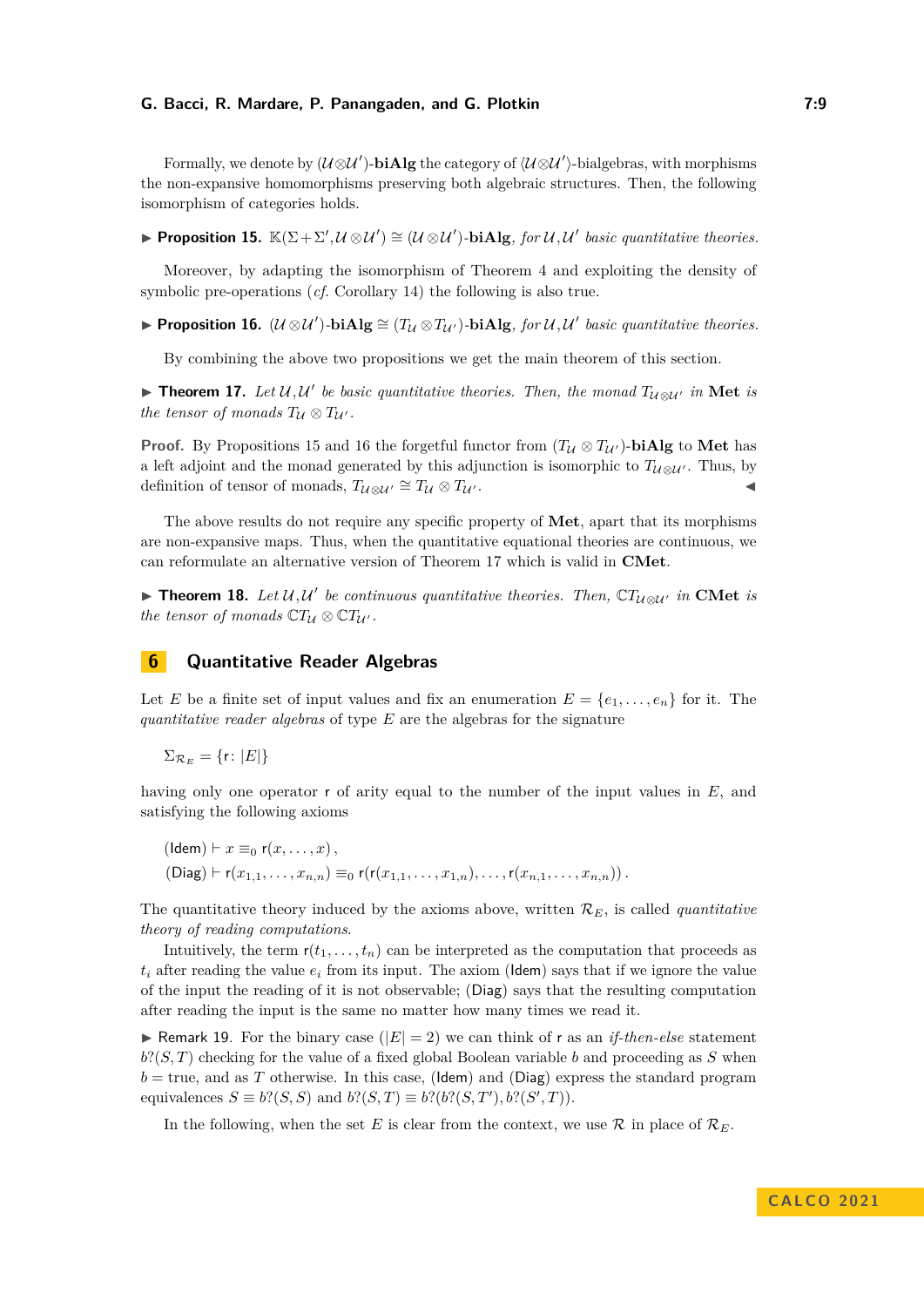#### **7:10 Tensor of Quantitative Equational Theories**

#### **On Metric Spaces**

Let  $E$  be a finite set. We denote by  $E$  the extended metric space on  $E$  equipped with the indiscrete metric that assigns infinite distance to any pair of distinct elements.

Consider the *E*-power functor  $(-)^E$ : **Met**  $\rightarrow$  **Met**, assigning to each *X*  $\in$  **Met** the metric space  $[E, X]$  of (necessarily non-expansive) maps from  $\underline{E}$  to  $X$ .

This functor has a monad structure, with unit  $\kappa: Id \Rightarrow (-)^{\underline{E}}$  and multiplication  $\Delta: ((-)^{\underline{E}})^{\underline{E}} \Rightarrow (-)^{\underline{E}}$ , respectively given as follows, for  $x \in X$ ,  $e \in E$ , and  $f \in E \rightarrow X^{\underline{E}}$ 

$$
\kappa_X(x)(e) = x, \qquad \Delta_X(f)(e) = f(e)(e).
$$

This is also known as *reader monad* (also called *environment monad* or *function monad*).

▶ Remark 20. The reader monad is always well defined in a cartesian closed category. Fix an object *E*. The reader monad  $(-)^E$  has unit and multiplication respectively given by

$$
X \cong X^1 \xrightarrow{X^!} X^E \qquad \text{and} \qquad (X^E)^E \cong X^{E \times E} \xrightarrow{X^{\delta}} X^E,
$$

where  $\therefore$  *E*  $\rightarrow$  1 is the unique map to the terminal object and  $\delta$ : *E*  $\rightarrow$  *E*  $\times$  *E* the diagonal map  $\delta = \langle id, id \rangle$ . However, this definition does not generalise to arbitrary monoidal closed categories, and **Met** is such a counterexample. The specific problem with **Met** is that  $\delta$ :  $E \to E \square E$  is not well-defined for arbitrary  $E \in \mathbf{Met}$ , as non-expansivness requires that

$$
d_E(e, e') \ge d_{E \Box E}(\delta(e), \delta(e')) = d_E(e, e') + d_E(e, e'),
$$

which holds only when *E* has the discrete metric. This is the reason why in our treatment we restrict the set of input values to have discrete metric.

The reader monad  $(-)^{\underline{E}}$  is isomorphic to the free monad  $T_{\mathcal{R}}$ . In other words, the quantitative theory  $R$  of reading computations axiomatises the reader monad.

<span id="page-9-0"></span>▶ **Theorem 21.** *The monads*  $T_R$  *and*  $\left(-\right) \stackrel{E}{=}$  *in* Met *are isomorphic.* 

Let *T* be a strong monad with strength *t*. The natural transformation  $\lambda_X : T X^{\underline{E}} \Rightarrow (TX)^{\underline{E}}$ obtained from the strength *t* by currying  $Tev_X^E \circ t_{E,X^E}$ , is a distributive law of monads. Distributive laws induce a notion of monad composition [\[2\]](#page-15-18), so Moggi's reader monad transformer  $T \mapsto (T-)^{\underline{E}}$  is also available in Met. The following says that we can recover this monad transformer as the operation of tensoring with the reader monad.

<span id="page-9-1"></span>▶ **Theorem 22** (Tensoring with Reader Monad)**.** *Let T be a strong monad. Then, T* ⊗ (−) *E exists and is given as the monad composition*  $(T-)^{\underline{E}}$ *.* 

By using the above result in combination with Theorem [17,](#page-8-2) we obtain an analogous transformer at the level of quantitative equational theories as follows.

<span id="page-9-2"></span>▶ **Corollary 23.** Let U be a basic quantitative equational theory. Then,  $(T_{\mathcal{U}})^{\mathcal{E}}$  is the free *monad on the theory*  $U \otimes R$  *in* **Met***.* 

# **On Complete Metric Spaces**

The category **CMet** has finite products. Since, we assumed the set of input values *E* to be finite, the functor  $(-)^E$  is isomorphic to the finite product  $(-)^n$ , for  $n = |E|$ . Therefore the power functor (−) *<sup>E</sup>*, preserves Cauchy completeness and can be restricted to an endofunctor on **CMet**. Thus also the reader monad restricts to **CMet**.

Because R is a continuous quantitative theory, the free monad on R in CMet is  $CT_{\mathcal{R}}$ . Thus, by restricting Theorem [21](#page-9-0) to quantitative algebras over **CMet**, we obtain: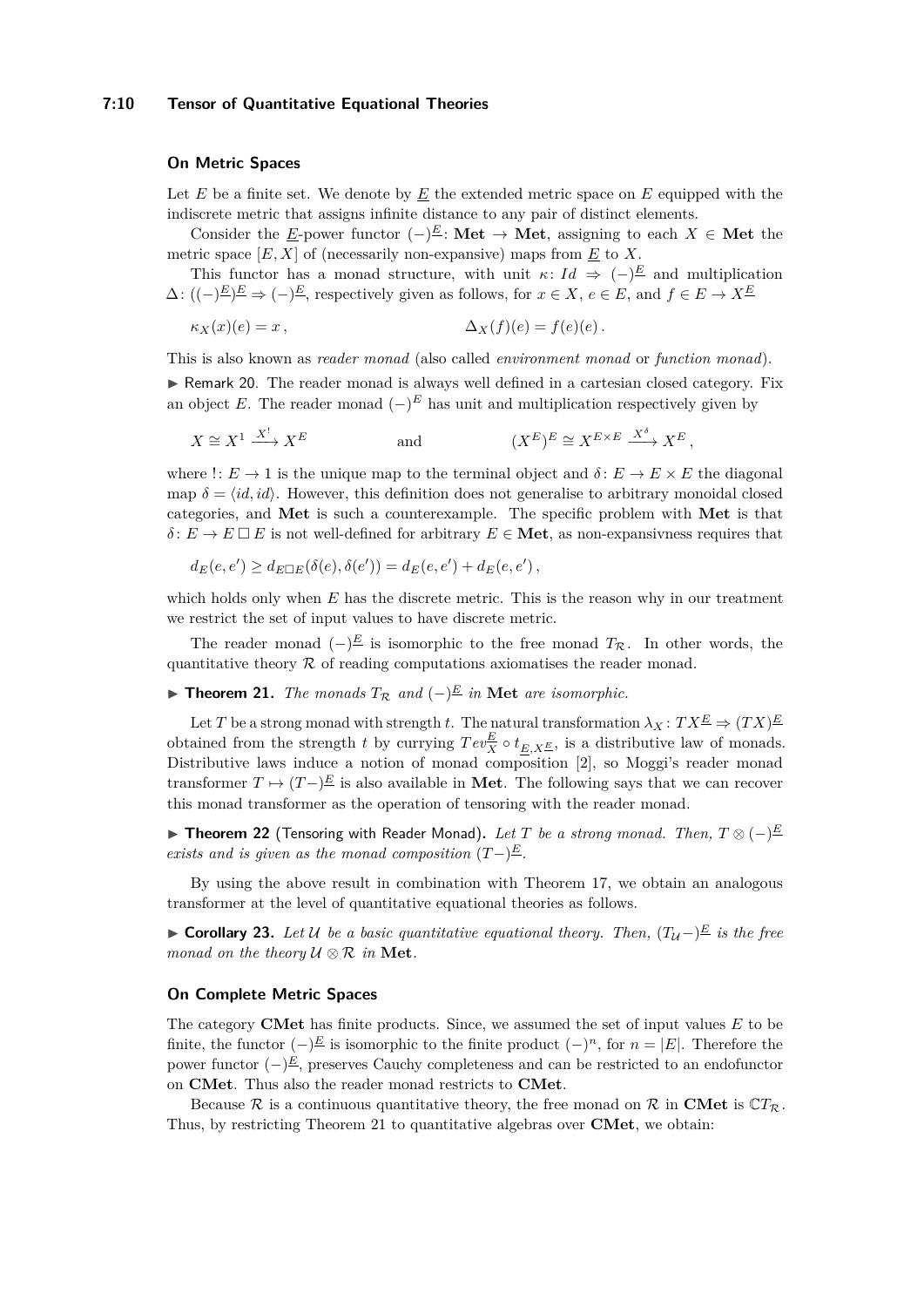▶ **Theorem 24.** *The monads*  $\mathbb{C}T_{\mathcal{R}}$  *and*  $(-)^{\underline{E}}$  *in* **CMet** *are isomorphic.* 

In virtue of the above characterisation, by instantiating Theorem [22](#page-9-1) in the category of complete extended metric spaces, in combination with Theorems [17](#page-8-2) we obtain the following variant of the quantitative reader theory transformer on continuous quantitative theories.

▶ **Corollary 25.** Let U be a continuous quantitative theory. Then,  $\left(\mathbb{C}T_{\mathcal{U}}-\right)^{\underline{E}}$  is the free *monad on the theory*  $U \otimes R$  *in* **CMet***.* 

# **7 Quantitative Writer Algebras**

Fix an extended metric space  $\Lambda \in \mathbf{Met}$  of *output values* having monoid structure  $(\Lambda, \ast, 0)$ with non-expansive multiplication operation ∗:  $\Lambda \times \Lambda \to \Lambda$ .

The *quantitative writer algebras* of type Λ are the algebras for the signature

 $\Sigma_{\mathcal{W}_{\Lambda}} = \{ \mathsf{w}_{\alpha} : 1 \mid \alpha \in \Lambda \}$ 

having a unary operator  $w_{\alpha}$ , for each output value  $\alpha \in \Lambda$ , and satisfying the following axioms

(Zero) 
$$
\vdash x \equiv_0 \mathsf{w}_0(x)
$$
,  
\n(Mult)  $\vdash \mathsf{w}_{\alpha}(\mathsf{w}_{\alpha'}(x)) \equiv_0 \mathsf{w}_{\alpha * \alpha'}(x)$ ,  
\n(Diff)  $\{x \equiv_{\varepsilon} x'\} \vdash \mathsf{w}_{\alpha}(x) \equiv_{\delta} \mathsf{w}_{\alpha'}(x')$ , for  $\delta \geq d_{\Lambda}(\alpha, \alpha') + \varepsilon$ .

The quantitative theory induced by the axioms above, written  $W_{\Lambda}$ , is called *quantitative theory of writing computations*.

The term  $w_{\alpha}(t)$  represents the computation that proceeds as *t* after writing  $\alpha$  on the output tape. The axiom (Zero) says that writing the identity element 0 is not observable on the tape; (Mult) says that consecutive writing operations are stored in the tape in the order of execution; (Diff) compares two computations w.r.t. the distance of their output values.

In the following, when the metric space  $\Lambda$  of output values is clear from the context, we use  $W$  in place of  $W_{\Lambda}$ .

#### **On Metric Spaces**

Let  $(\Lambda \Box -)$ : Met  $\rightarrow$  Met be the functor assigning to each extended metric space X the space  $(\Lambda \square X)$ . By exploiting the monoid structure of  $\Lambda$ , the functor  $(\Lambda \square -)$  can be given a monad structure with unit  $\tau: Id \Rightarrow (\Lambda \square -)$  and multiplication  $\varsigma: (\Lambda \square (\Lambda \square -)) \Rightarrow (\Lambda \square -)$ , respectively given as follows, for arbitrary  $x \in X$  and  $\alpha, \alpha' \in \Lambda$ 

$$
\tau_X(x) = (0, x), \qquad \qquad \varsigma_X((\alpha, (\alpha', x))) = (\alpha * \alpha', x).
$$

This monad is also known as *writer monad* (also called *complexity monad*). Note that, the non-expansiveness of the maps above crucially depends on the assumption that the multiplication  $*$  in  $\Lambda$  is non-expansive.

The next theorem says that the writer monad  $(\Lambda \Box -)$  has a quantitative equational presentation in terms of the theory  $W$  of writing computations.

<span id="page-10-0"></span>▶ **Theorem 26.** *The monads*  $T_W$  *and*  $(Λ ⊡ -)$  *in* Met *are isomorphic.*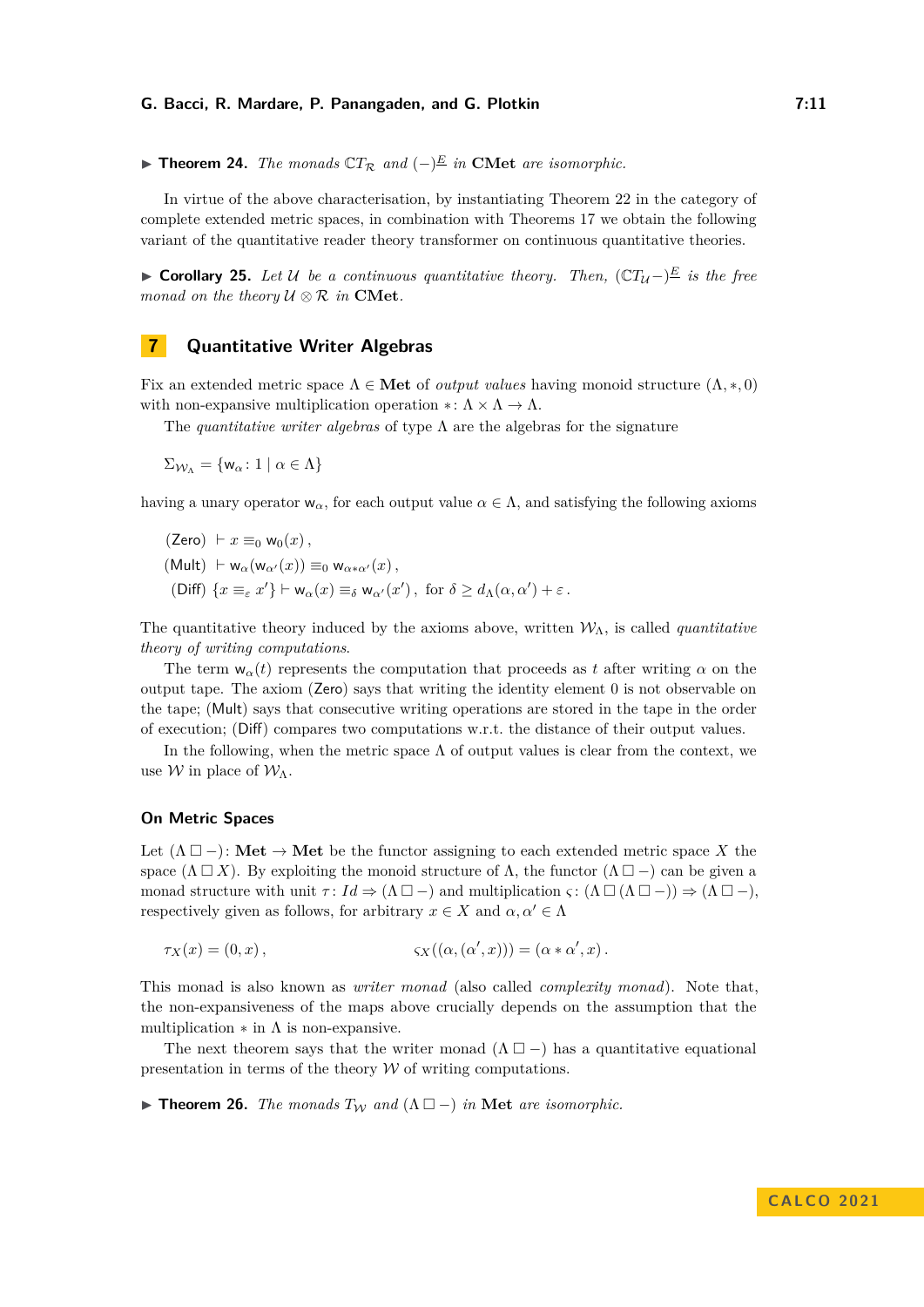#### **7:12 Tensor of Quantitative Equational Theories**

Let *T* be a strong monad with strength *t*. There is a canonical distributive law of the monad  $(\Lambda \Box -)$  over *T*, obtained using the strength  $t_{\Lambda,-}: (\Lambda \Box T-) \Rightarrow T(\Lambda \Box -)$  of *T*. So  $T(\Lambda \Box -)$  acquires a canonical monad structure [\[2\]](#page-15-18), and we obtain Moggi's writer monad transformer  $T \mapsto T(\Lambda \square -)$  in **Met**.

In [\[12\]](#page-15-3), Hyland et al. observed that Moggi's writer monad transformer can be equivalently recovered as the operation of tensoring with the writer monad.

▶ **Theorem 27** (Tensoring with Writer Monad [\[12\]](#page-15-3))**.** *Let T be a strong monad. Then, the monad composition*  $T(\Lambda \Box -)$  *is given as*  $T \otimes (\Lambda \Box -)$ *.* 

By combining the above with Theorems [17](#page-8-2) and [26,](#page-10-0) we get an analogous transformer at the level of quantitative equational theories as follows:

<span id="page-11-0"></span>▶ **Corollary 28.** Let U be a basic quantitative theory. Then,  $T_{\mathcal{U}}(\Lambda \Box -)$  is the free monad on *the theory*  $U \otimes W$  *in* **Met***.* 

## **On Complete Metric Spaces**

If we assume the monoid  $(\Lambda, \ast, 0)$  to be over a complete extended metric space  $\Lambda$ , the writer monad  $(\Lambda \Box -)$  is well defined also in **CMet**.

Since  $W$  is axiomatised by a continuous schema of quantitative conditional equations the free monad on W in **CMet** is given by  $CT_W$ . Thus, by restricting the use of Theorem [26](#page-10-0) to quantitative algebras over complete extended metric spaces, we obtain:

**► Theorem 29.** *The monads*  $\mathbb{C}T_W$  *and*  $(\Lambda \Box -)$  *in* **CMet** *are isomorphic.* 

Thus, by similar arguments as before, we obtain the following variant of Corollary [28.](#page-11-0)

**► Corollary 30.** Let U be a continuous quantitative theory. Then,  $\mathbb{C}T_{\mathcal{U}}(\Lambda \Box -)$  is the free *monad on the theory*  $U \otimes W$  *in* **CMet***.* 

# <span id="page-11-1"></span>**8 The Algebras of Labeled Markov Processes**

In this section we show how to obtain a quantitative equational axiomatization of labelled Markov processes with discounted bisimilarity metric as the combination, via sum and tensor, of the following simpler quantitative equational theories:

- **(a)** *The quantitative theory of interpolative barycentric algebras* B from [\[21\]](#page-15-4) over the signature  $\Sigma_B = \{+_e : 2 \mid e \in [0,1]\}$  extends M. H. Stone's theory of barycentric algebras [\[31\]](#page-16-5) (a.k.a. abstract convex algebras) with the following axiom
	- (IB)  $\{x \equiv_{\varepsilon} y, x' \equiv_{\varepsilon'} y'\} \vdash x +_{\varepsilon} x' \equiv_{\delta} y +_{\varepsilon} y'$ , for  $\delta \geq \varepsilon \varepsilon + (1 e)\varepsilon'$

expressing that the distance between convex combinations is obtained as the convex interpolation of the distance of their sub-terms. This theory will be used to axiomatise probability distributions with Kantorovich metric [\[15\]](#page-15-19).

- **(b)** *The pointed quantitative theory,* defined as the free quantitative theory  $\mathcal{U}_0$  (*i.e.*, the one imposing no additional axioms) for a signature  $\Sigma_0 = \{0, 0\}$  consisting of a single constant **0** symbol. This will be used to axiomatise termination.
- **(c)** *The quantitative theory* R*<sup>A</sup> of reading computations* (*cf.* Section [6\)](#page-8-3) will be used to axiomatise the reaction to the choice of a label from a set *A* of action labels.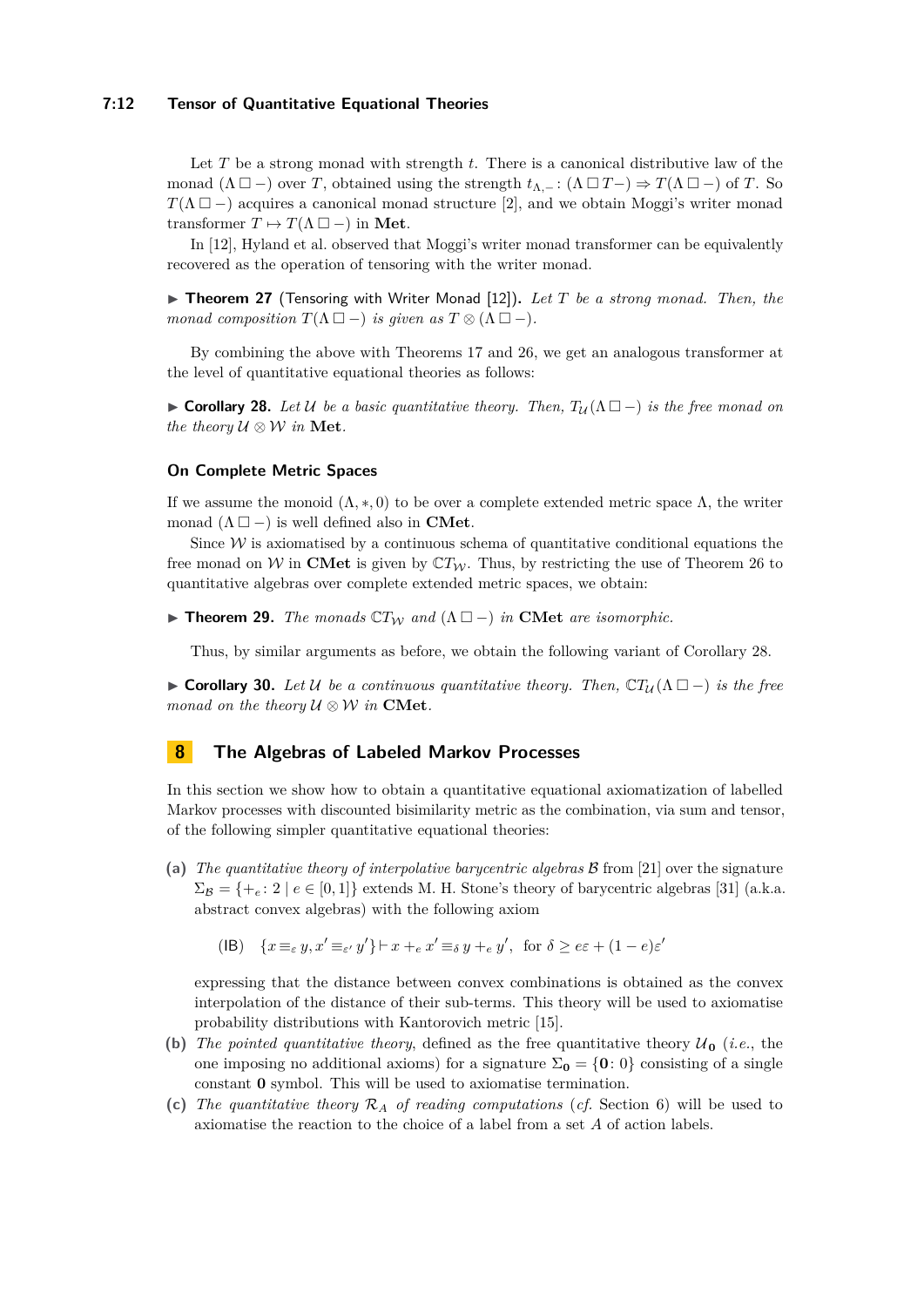**(d)** *The quantitative theory of contractive operators* discussed in [\[1\]](#page-15-5), is the theory obtained by imposing a Lipschitz contractive axiom for each operator in the signature. In our case, we consider a signature  $\Sigma_{\diamond} = {\diamond : 1}$  with only one unary operator and the contractive theory  $\mathcal{U}_{\diamond}$  generated from the axiom

$$
(\diamond-\textsf{Lip})\quad \{x =_{\varepsilon} y\} \vdash \diamond(x) \equiv_{\delta} \diamond(y), \text{ for } \delta \geq c\varepsilon\,,
$$

where  $c \in (0,1)$  is a fixed *contractive factor* for the operator  $\diamond$ . This theory will be used to axiomatise the transition to a next state with discount factor *c*.

Formally, we define the quantitative theory  $\mathcal{U}_{\text{LMP}}$  of labelled Markov processes as the following combination of quantitative theories, with signature  $\Sigma_{\text{LMP}}$  given by the disjoint union of those from its component theories:

$$
\Sigma_{\text{LMP}} = \Sigma_{\mathcal{B}} + \Sigma_{0} + \Sigma_{\mathcal{R}_{A}} + \Sigma_{\diamond}, \qquad \mathcal{U}_{\text{LMP}} = ((\mathcal{B} + \mathcal{U}_{0}) \otimes \mathcal{R}_{A}) + \mathcal{U}_{\diamond}.
$$

Following [\[32,](#page-16-6) Section 6], we regard *A*-labelled Markov processes over extended metric spaces as  $(\Delta(1 - \epsilon))^{\underline{A}}$ -coalgebras in **Met**, where  $\Delta$  is the *Kantorovich functor* assigning to each  $X \in \mathbf{Met}$  the space of Radon probability measures with finite moment over X equipped with Kantorovich metric. In [\[32\]](#page-16-6) it is shown that the *probabilistic bisimilarity distance* on a labelled Markov processes  $(X, \tau)$  is equal to the (pseudo)metric

$$
\mathbf{d}_{(X,\tau)}(x,x') = d_Z(h(x),h(x'))\,,
$$

where  $h: X \to Z$  is the unique homomorphism to the final coalgebra  $(Z, \omega)$ .

Similarly to [\[1\]](#page-15-5), we slightly extend the type of the coalgebras to encompass the case when the probabilistic bisimilarity distance is discounted by a factor  $0 < c < 1$ . Explicitly, we consider coalgebras for the functor  $(\Delta(1 + c \cdot -))$ <sup>A</sup>, where  $(c \cdot -)$  is the *rescaling functor*, mapping a metric space  $(X, d_X)$  to  $(X, c \cdot d_X)$ . This will not change the essence of the results from [\[32\]](#page-16-6) that are used in this section to characterise the probabilistic bisimilarity metric.

In the reminder of the section we prove that the theory  $\mathcal{U}_{\text{LMP}}$  axiomatizes (the monad of) *A*-labelled Markov processes with *c*-discounted bisimilarity metric.

#### <span id="page-12-0"></span>**On Metric Spaces**

We characterise the monad  $T_{U_{\text{LMP}}}$  in steps. First, note that  $T_{U_0} \cong 1^* = (1 + -)$  is the *maybe monad*, *i.e.*, freely generated monad on the constant terminal object functor 1. As the monad  $(1 + -)$  is isomorphic to  $(1F)^*$ , for any functor *F*, by [\[1,](#page-15-5) Theorems 4.4 and 5.2], and [\[12,](#page-15-3) Theorem 4], we obtain the following isomorphism of monads in **Met**:

 $T_{\mathcal{B}+\mathcal{U}_0} \cong T_{\mathcal{B}} + T_{\mathcal{U}_0} \cong \Pi(1+-),$ 

where  $\Pi(1 - \cdot)$  is the *finite sub-distribution monad* with functor assigning to  $X \in \mathbf{Met}$  the space of finitely supported Borel sub-probability measures with Kantorovich metric. Thus,  $B + U_0$  axiomatizes finitely supported sub-probability distributions with Kantorovich metric.

From the above, Theorem [17](#page-8-2) and Corollary [23,](#page-9-2) we further get the monad isomorphism

$$
T_{(\mathcal{B}+\mathcal{U}_0)\otimes \mathcal{R}_A}\cong \Pi(1+-)\otimes (-)^{\underline{A}}\cong (\Pi(1+-))^{\underline{A}},
$$

saying that tensoring with the theory  $\mathcal{R}_A$  of reading computations corresponds to axiomatically adding the capability of reacting to the choice of an action label.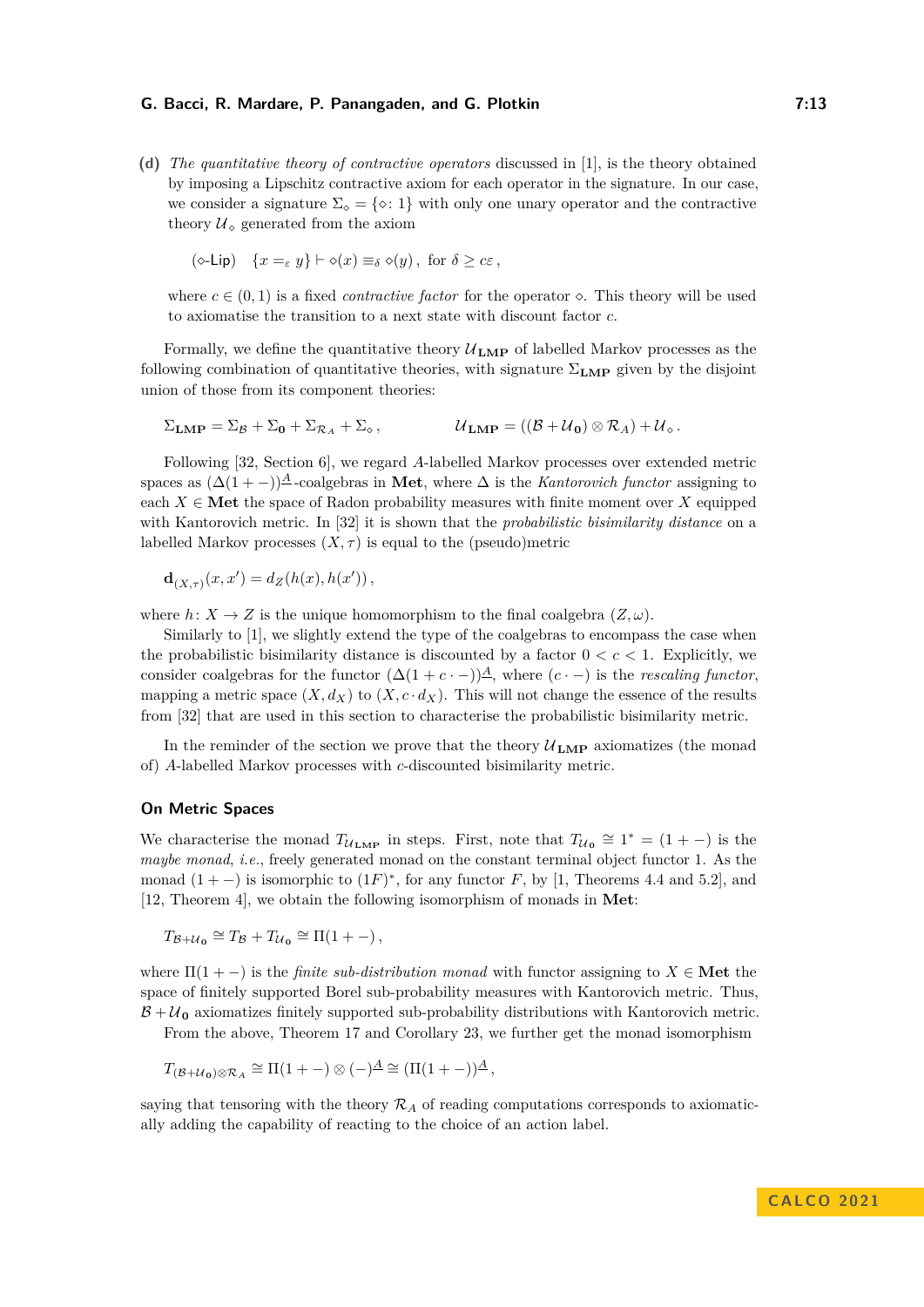#### **7:14 Tensor of Quantitative Equational Theories**

By [\[1,](#page-15-5) Theorem 6.3],  $T_{\mathcal{U}_{\diamond}}$  is isomorphic to the free monad over the rescaling functor  $(c \cdot -)$ . Hence, by [\[1,](#page-15-5) Theorem 4.4] and [\[12,](#page-15-3) Corollary 2] we get the following last isomorphism

 $T_{\mathcal{U}_{\mathbf{LMP}}} = T_{((\mathcal{B}+\mathcal{U}_0)\otimes \mathcal{R}_A)+\mathcal{U}_\diamond} \cong \mu y.(\Pi(1+c\cdot y + -))^{\underline{A}}.$ 

Explicitly, this means that, the free monad on  $\mathcal{U}_{\text{LMP}}$  assigns to an arbitrary metric space  $X \in \mathbf{Met}$  the *initial solution* of the following functorial equation in **Met** 

 $LMP_X \cong (\Pi(1 + c \cdot LMP_X + X))^{\underline{A}}$ .

In particular, when  $X = 0$  is the empty metric space (*i.e.*, the initial object in **Met**) the above corresponds to the isomorphism on the initial  $(\Pi(1+c\cdot-))^{\underline{A}}$ -algebra. The isomorphism gives us also a  $(\Pi(1 + c \cdot -))^{\underline{A}}$ -coalgebra structure on  $LMP_0$ , which can be converted into a labeled Markov process  $(LMP_0, \tau_0)$  via a post-composition with the inclusion  $\Pi(-) \hookrightarrow \Delta(-)$ .

The key aspect is that the metric of  $LMP_0$  is exactly the bisimilarity metric.

 $\blacktriangleright$  **Lemma 31.**  $d_{LMP_0}$  is the *c*-discounted probabilistic bisimilarity metric on  $(LMP_0, \tau_0)$ .

**• Remark 32.** For a less abstract description of  $(LMP_0, \tau_0)$ , notice that the elements of  $LMP_0$ are (equivalence classes of) ground terms over the signature Σ**LMP**, which one can interpret as pointed (or rooted) acyclic labelled Markov processes quotiented by bisimilarity.

# **On Complete Metric Spaces**

Since all the quantitative theories considered are continuous, we can replicate the same steps also while interpreting the theory  $\mathcal{U}_{\text{LMP}}$  over complete metric spaces, obtaining the monad

 $\mathbb{C}T_{\mathcal{U}_{\mathbf{LMP}}} \cong \mu y.\Delta(1 + c \cdot y + -)^{\underline{A}}$ .

By following similar arguments to [\[1,](#page-15-5) Section 8.3], one can prove that the functorial equation  $LMP_X \cong \Delta(1 + c \cdot LMP_X + X)^{\underline{A}}$  has a unique solution. Thus by applying the monad above on *X* = 0 we recover the carrier of the final  $(\Delta(1+c\cdot -))^{\underline{A}}$ -coalgebra, equipped with *c*-discounted probabilistic bisimilarity metric.

 $\triangleright$  Remark 33. While by interpreting the theory  $\mathcal{U}_{\text{LMP}}$  over Met we can only characterise Markov processes that are acyclic, by doing it over **CMet** we obtain an algebraic representation of all bisimilarity classes as the elements of the final coalgebra. Thus, among others, we also recover Markov processes with cyclic structures as the limit of all their finite unfoldings.

# **9 The Algebras of Markov Decision Processes with Rewards**

As a last example, we provide a quantitative axiomatization of Markov decision processes with rewards equipped with discounted bisimilarity metric. As the construction is similar to Section [8,](#page-11-1) we avoid repeating the details of each step of the monad characterization.

Let  $(\mathbb{R}, +, 0)$  be the standard monoid structure on the reals. We define the quantitative theory  $U_{\text{MDP}}$  of Markov decision processes with real-valued rewards as follows

$$
\Sigma_{\mathbf{MDP}} = \Sigma_{\mathcal{B}} + \Sigma_{\mathcal{W}_{\mathbb{R}}} + \Sigma_{\mathcal{R}_{A}} + \Sigma_{\diamond}, \qquad \mathcal{U}_{\mathbf{MDP}} = ((\mathcal{B} \otimes \mathcal{U}_{\mathcal{W}_{\mathbb{R}}}) \otimes \mathcal{R}_{A}) + \mathcal{U}_{\diamond},
$$

where  $\mathcal{W}_{\mathbb{R}}$  is the theory of writing computations and the other theories are as in Section [8.](#page-11-1)

For convenience, we regard Markov decision processes over metric spaces as the coalgebras for the functor  $(\Delta(\mathbb{R} \square c \cdot -))$ <sup> $\triangle$ </sup> on **Met**, where the endofunctor  $(\mathbb{R} \square -)$  is used to encode the metric differences at each decision step for the real-valued reward available for two states. Via this coalgebraic representation, the *c*-discounted *probabilistic bisimilarity distance* on this structures can be defined as in [\[32\]](#page-16-6) (following the same definition of Section [8\)](#page-11-1).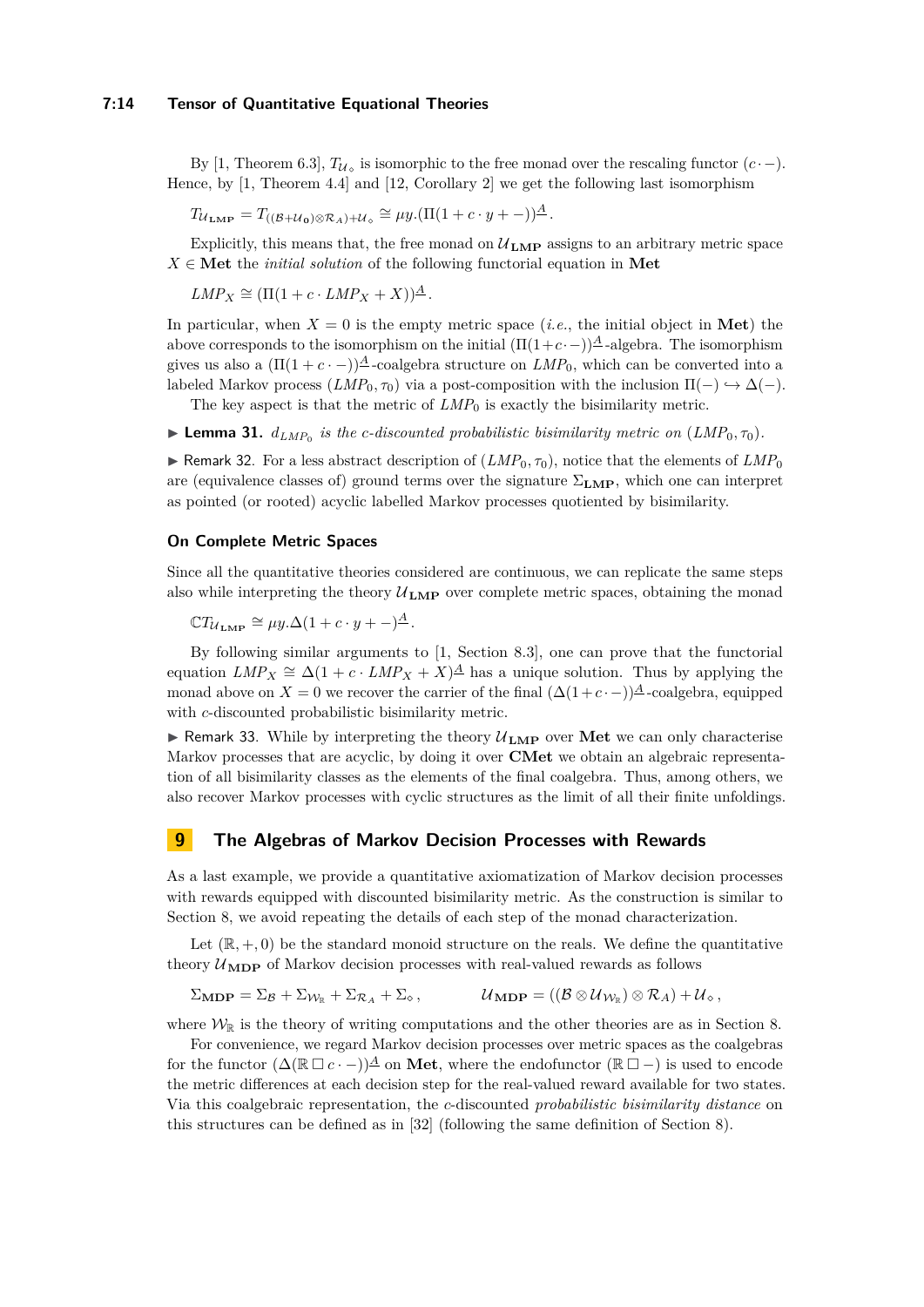$\triangleright$  Remark 34. In [\[30\]](#page-16-7) a Markov decision process is defined as a tuple  $(S, p(\cdot|s, a), r(s, a))$ with a Markov kernel  $p: S \times A \to \Delta(S)$  and randomised reward function  $r: S \times A \to \Delta(\mathbb{R})$ . Our coalgebraic representation is the natural generalisation over metric spaces, where the randomness of the Markov kernel and reward function is combined as a probability measure on ( $\mathbb{R} \square c \cdot S$ ), by regarding  $\mathbb{R}$  and *S* as extended metric spaces (for each  $a \in A$ ).

# **On Metric Spaces and Complete Metric Spaces**

Similarly to what we have done in Section [8](#page-12-0) for labelled Markov processes, we relate Markov decision processes and their *c*-discounted probabilistic bisimilarity pseudometric with the free monads on the theory  $\mathcal{U}_{\text{MDP}}$  in Met and CMet.

The only step that changes in the characterisation of  $T_{U_{\text{MDP}}}$ , regards the combination of theories  $\mathcal{B} \otimes \mathcal{U}_{\mathcal{W}_{\mathbb{R}}}$ , which is dealt using Corollary [28.](#page-11-0) Thus, similarly to Section [8](#page-11-1) we get

$$
T_{\mathcal{U}_{\mathbf{MDP}}} = T_{\left((\mathcal{B} + \otimes \mathcal{U}_{\mathcal{W}_{\mathbb{R}}}) \otimes \mathcal{R}_A\right) + \mathcal{U}_{\diamond}} \cong \mu y. \Pi\left((\mathbb{R} \square y) + -\right) \stackrel{A}{\longrightarrow}.
$$

The metric on the initial solution for the functorial fixed point definition corresponds to the *c*-discounted probabilistic bisimilarity (pseudo)metric on its coalgebra structure.

Similar considerations apply also when interpreting the theories in the category **CMet** of complete metric spaces, as the argument follows without issues because R a complete metric space. Thus we obtain the following characterisation for the monad:

$$
\mathbb{C}T_{\mathcal{U}_{\mathbf{LMP}}} \cong \mu y.\Delta((\mathbb{R}\ \square\ y) + -)^{\underline{A}}.
$$

Again, the metric on the solution for the above functorial fixed point definition corresponds to the *c*-discounted probabilistic bisimilarity metric. Moreover, as the fixed point solution is unique,  $\mathbb{C}T_{U_{\text{LMP}}}$  is an algebraic characterization of the final  $(\Delta(\mathbb{R}\square c\cdot -))^{\underline{A}}$ -coalgebra.

# **10 Conclusions**

We studied the commutative combination of quantitative effects as the tensor of their quantitative equational theories. The key result in this regard is Theorem [17,](#page-8-2) asserting that the tensor of two quantitative theories corresponds to the categorical tensor of their free monads. In addition to this general result, we show how to extend to the quantitative algebraic setting Moggi's notions of reader and writer monad transformers.

We illustrate the applicability of our theoretical development with two examples: labeled Markov processes and Markov decision processes. Apart from the intrinsic interest in their quantitative equational axiomatisations, what is particularly pleasant is the systematic compositional way with which one can obtain quantitative axiomatisations of different variants of Markov processes by just combining theories as new basic ingredients.

An example that escapes our compositional treatment via sum and tensor is the combination of probabilities and non-determinism as illustrated in [\[23\]](#page-15-9). A possible future work in this direction is to extend the combination of theories with another operator: the dis-tributive tensor (see [\[13,](#page-15-8) Section 6]). Following a similar intuition by Cheng  $[6]$ , we claim that these correspond in a suitable way to Garner's weak distributive law [\[9\]](#page-15-21). Our claim seems promising in the light of the work [\[10,](#page-15-22) [3\]](#page-15-23) which consider equational axiomatisations combining probabilities and non-determinism.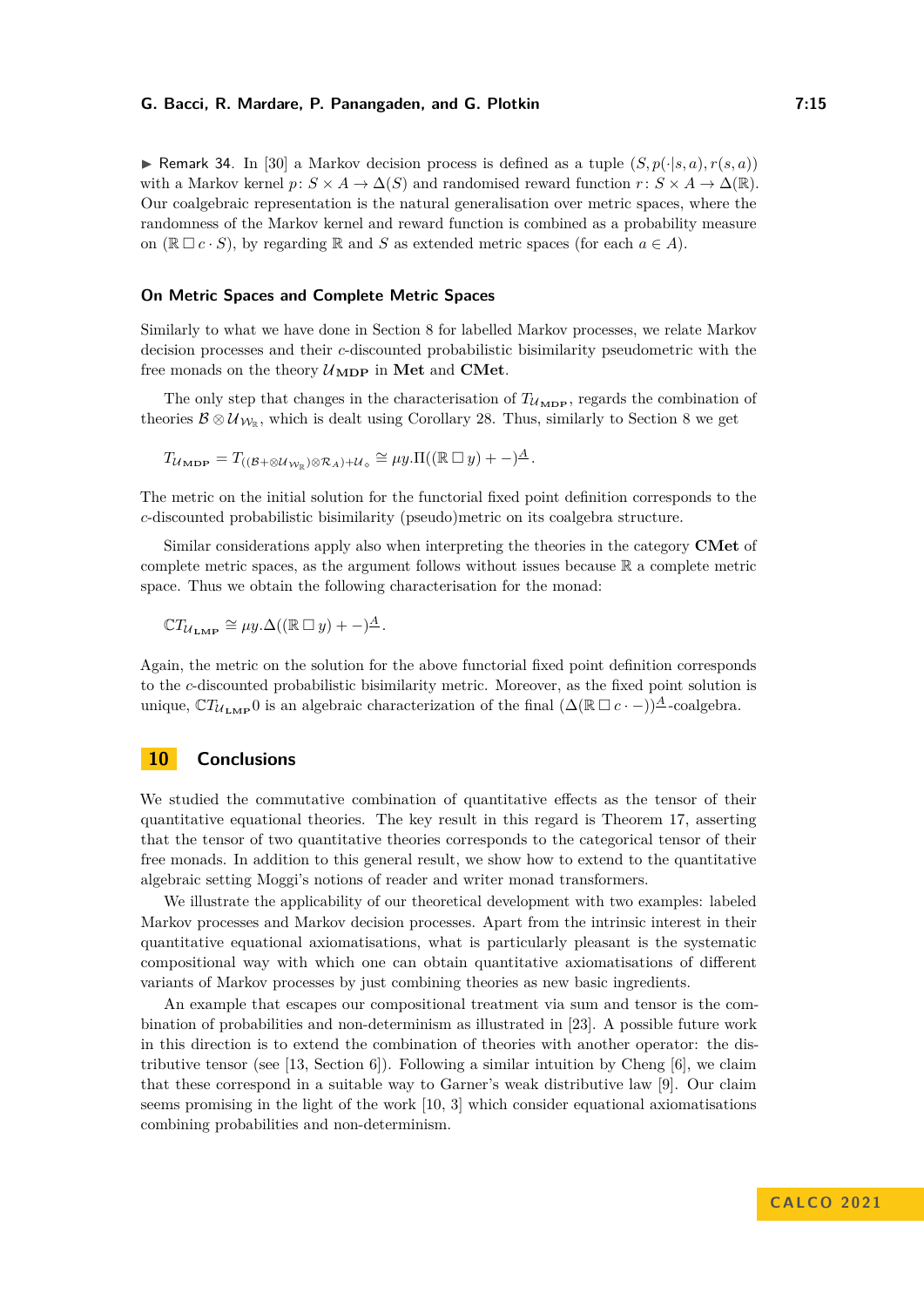## **7:16 Tensor of Quantitative Equational Theories**

## **References**

- <span id="page-15-5"></span>**1** Giorgio Bacci, Radu Mardare, Prakash Panangaden, and Gordon D. Plotkin. An algebraic theory of markov processes. In *LICS*, pages 679–688. ACM, 2018.
- <span id="page-15-18"></span>**2** Jon Beck. Distributive laws. In *Seminar on Triples and Categorical Homology Theory*, volume 80 of Lect. Notes Math., pages 119–140. Springer, 1966.
- <span id="page-15-23"></span>**3** Filippo Bonchi and Alessio Santamaria. Combining semilattices and semimodules. *CoRR*, abs/2012.14778, 2020.
- <span id="page-15-16"></span>**4** Nathan J. Bowler, Sergey Goncharov, Paul Blain Levy, and Lutz Schr "o der. Exploring the boundaries of monad tensorability on set. *Log. Methods Comput. Sci.*, 9(3), 2013.
- <span id="page-15-1"></span>**5** Pietro Cenciarelli and Eugenio Moggi. A syntactic approach to modularity in denotational semantics. Technical report, CWI, 1993. Proc. 5th. Biennial Meeting on Category Theory and Computer Science.
- <span id="page-15-20"></span>**6** Eugenia Cheng. Distributive laws for lawvere theories. *Compositionality*, 2:1, May 2020. [doi:10.32408/compositionality-2-1](https://doi.org/10.32408/compositionality-2-1).
- <span id="page-15-6"></span>**7** Josee Desharnais, Vineet Gupta, Radha Jagadeesan, and Prakash Panangaden. Metrics for labelled Markov processes. *Theoretical Computer Science*, 318(3):323–354, 2004.
- <span id="page-15-17"></span>**8** Peter J. Freyd. Algebra valued functors in general and tensor products in particular. *Colloq. Math.*, 14:89–106, 1966.
- <span id="page-15-21"></span>**9** Richard Garner. The vietoris monad and weak distributive laws. *Appl. Categorical Struct.*, 28(2):339–354, 2020.
- <span id="page-15-22"></span>**10** Alexandre Goy and Daniela Petrisan. Combining probabilistic and non-deterministic choice via weak distributive laws. In *LICS*, pages 454–464. ACM, 2020.
- <span id="page-15-7"></span>**11** Martin Hyland, Paul Blain Levy, Gordon D. Plotkin, and John Power. Combining algebraic effects with continuations. *Theor. Comput. Sci.*, 375(1-3):20–40, 2007.
- <span id="page-15-3"></span>**12** Martin Hyland, Gordon D. Plotkin, and John Power. Combining effects: Sum and tensor. *Theor. Comput. Sci.*, 357(1-3):70–99, 2006. [doi:10.1016/j.tcs.2006.03.013](https://doi.org/10.1016/j.tcs.2006.03.013).
- <span id="page-15-8"></span>**13** Martin Hyland and John Power. Discrete lawvere theories and computational effects. *Theor. Comput. Sci.*, 366(1-2):144–162, 2006.
- <span id="page-15-2"></span>**14** Martin Hyland and John Power. The category theoretic understanding of universal algebra: Lawvere theories and monads. *Electronic Notes in Theor. Comp. Sci.*, 172:437–458, 2007.
- <span id="page-15-19"></span>**15** Leonid Vitalevich Kantorovich. On the transfer of masses (in Russian). *Doklady Akademii Nauk*, 5(5-6):1–4, 1942. Translated in Management Science, 1958.
- <span id="page-15-15"></span>**16** Gregory M. Kelly. Basic concepts of enriched category theory. *Theory and Applications of Categories*, 1982. Reprinted in 2005.
- <span id="page-15-11"></span>**17** Anders Kock. Strong functors and monoidal monads. *Arch. Math. (Basel)*, 23:113–120, 1972.
- <span id="page-15-12"></span>**18** Saunders Mac Lane. *Categories for the Working Mathematician*. Graduate Texts in Mathematics. Springer New York, 2nd edition, 1998.
- <span id="page-15-10"></span>**19** William F. Lawvere. Metric spaces, generalized logic, and closed categories. In *Seminario Mat. e. Fis. di Milano*, volume 43, pages 135–166. Springer, 1973.
- <span id="page-15-14"></span>**20** Ernest Manes. A Triple Theoretic Construction of Compact Algebras. In *Seminar on Triples and Categorical Homology Theory*, volume 80 of Lect. Notes Math., pages 91–118. Springer, 1966.
- <span id="page-15-4"></span>**21** Radu Mardare, Prakash Panangaden, and Gordon D. Plotkin. Quantitative Algebraic Reasoning. In *LICS*, pages 700–709. ACM, 2016. [doi:10.1145/2933575.2934518](https://doi.org/10.1145/2933575.2934518).
- <span id="page-15-13"></span>**22** Radu Mardare, Prakash Panangaden, and Gordon D. Plotkin. On the axiomatizability of quantitative algebras. In *LICS 2017*, pages 1–12. IEEE Computer Society, 2017. [doi:](https://doi.org/10.1109/LICS.2017.8005102) [10.1109/LICS.2017.8005102](https://doi.org/10.1109/LICS.2017.8005102).
- <span id="page-15-9"></span>**23** Matteo Mio and Valeria Vignudelli. Monads and quantitative equational theories for nondeterminism and probability. In *CONCUR*, volume 171 of *LIPIcs*, pages 28:1–28:18. Schloss Dagstuhl - Leibniz-Zentrum für Informatik, 2020.
- <span id="page-15-0"></span>**24** Eugenio Moggi. *The partial lambda calculus*. PhD thesis, University of Edinburgh. College of Science and Engineering. School of Informatics., 1988.